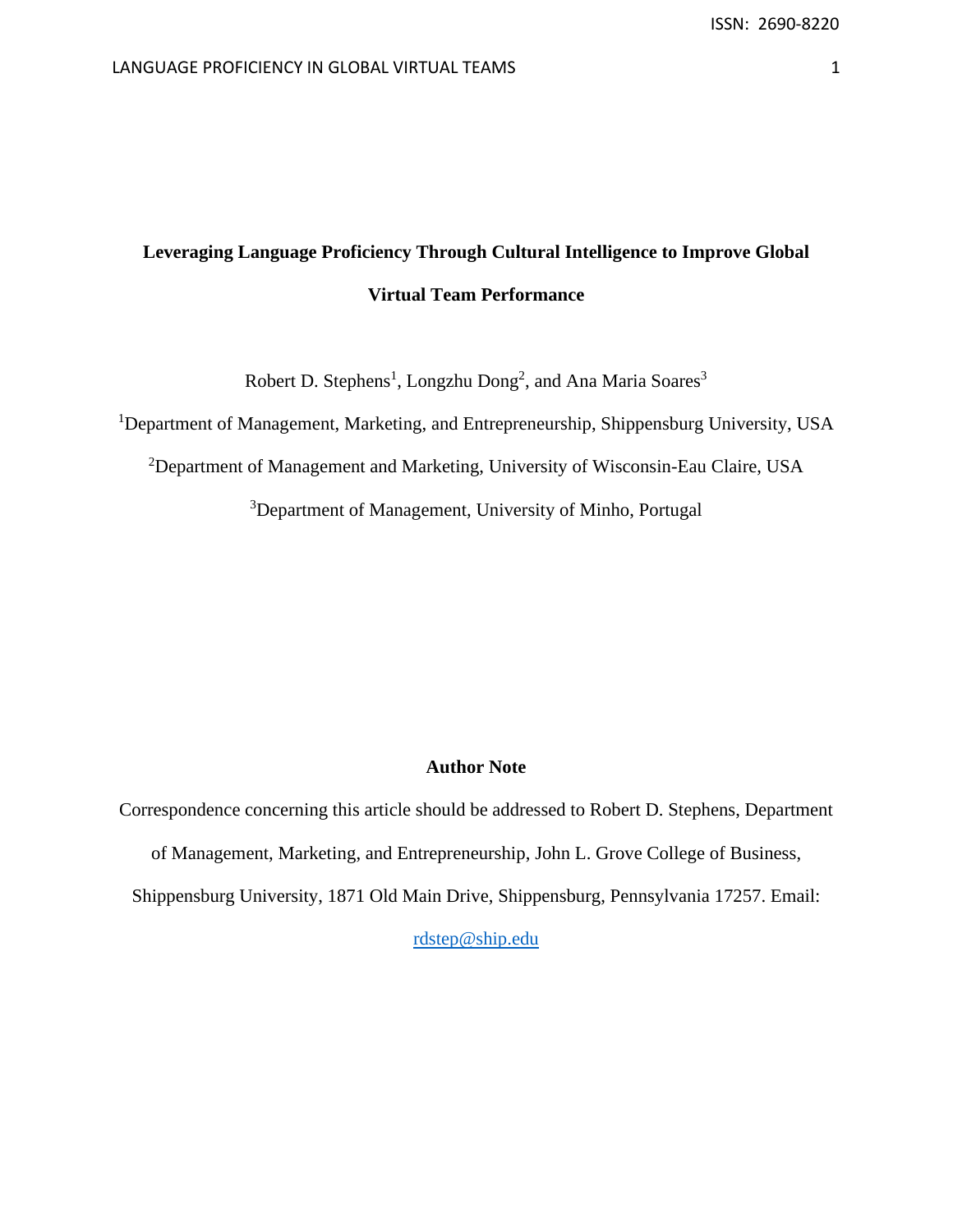# **Abstract**

We examine the effect of group level skills on group processes and collective outcomes in multilingual, multicultural global virtual teams. We test a moderated mediation model in which cultural intelligence (CQ) is found to moderate the relationship between average team perceived English language proficiency, team creativity, and team performance with the variables of elaboration of task information and task conflict serving as mediators in the relationship. Data was gathered from 5,852 people working in 895 teams to test the model. Results show that the average English proficiency of the team is positively associated with both team creativity and overall team performance through the mediator of elaboration of task information. CQ moderates this relationship such that teams high in average CQ are much better at elaborating task information as average team English skills increase while teams with low average CQ experience only minimal increases in task elaboration as English skills increase. The model is not significant, however, when using average levels of task conflict on the team as a mediating variable. CQ does not moderate conflict, and conflict is not significantly related to either creativity or overall team performance. We explore implications for managerial practice and directions for future research.

*Keywords*: GVTs; CQ; English proficiency; elaboration of task-relevant information; task conflict; team creativity; team performance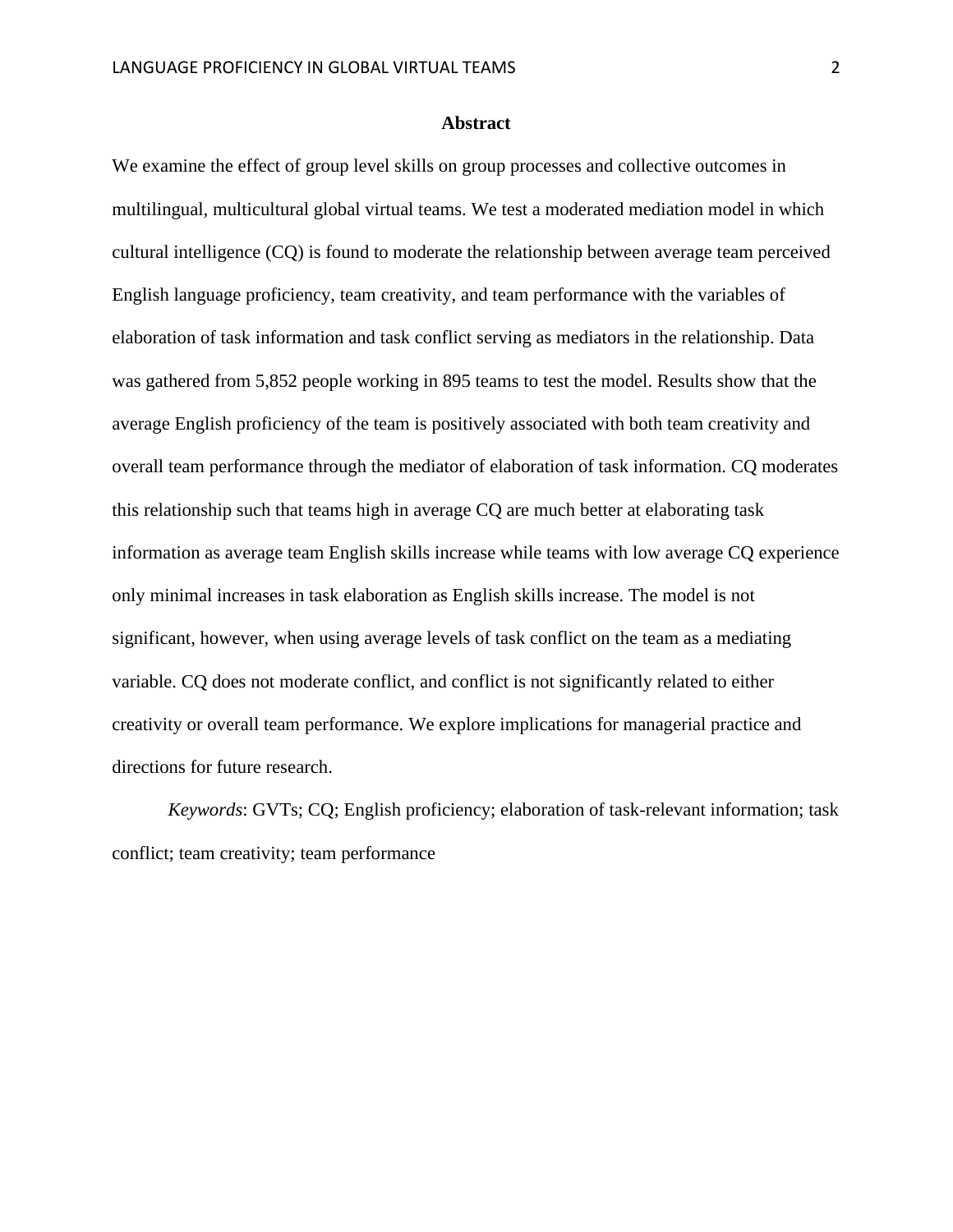# **Leveraging Language Proficiency Through Cultural Intelligence to Improve Global Virtual Team Performance**

Studies of team performance often focus on individual characteristics of team members in efforts to explain team level performance. While we recognize that ultimately it is individuals who make up teams, we also believe that there are important team level characteristics that contribute to team level outcomes. The combination of skill sets within a team, as well as the average levels of those skills on the team, can contribute to processes and outcomes in ways that transcend individual characteristics viewed in isolation.

Growing globalization in business and education contexts has led to a rise in the number of multicultural/multinational teams, including Global Virtual Teams (GVTs)(Gonzalez-Perez, et al., 2014; Rowell, 2016). In fact, a recent survey by the consultancy and training firm RW3 found that 89% of the 1,620 executive survey respondents work on GVTs with over 27% participating in four or more teams (RW3 Culture Wizard, 2018).

Many studies have pointed out both the benefits and challenges of these work groups compared to traditional co-located teams. Frequently mentioned challenges include problems associated with space-time dispersion such as time zone differences, communication delays, and heavy reliance on asynchronous modes of communication (Homan et al., 2006). In multilingual GVTs, these challenges are especially relevant because team members may face additional communication difficulties due to members' lack of proficiency in a common language. Linguistic difficulties may amplify other difficulties faced by GVTs and negatively impact the formation of a shared understanding within the group, limiting the group's ability to interact and reflect as a team (Fleischmann et al., 2017).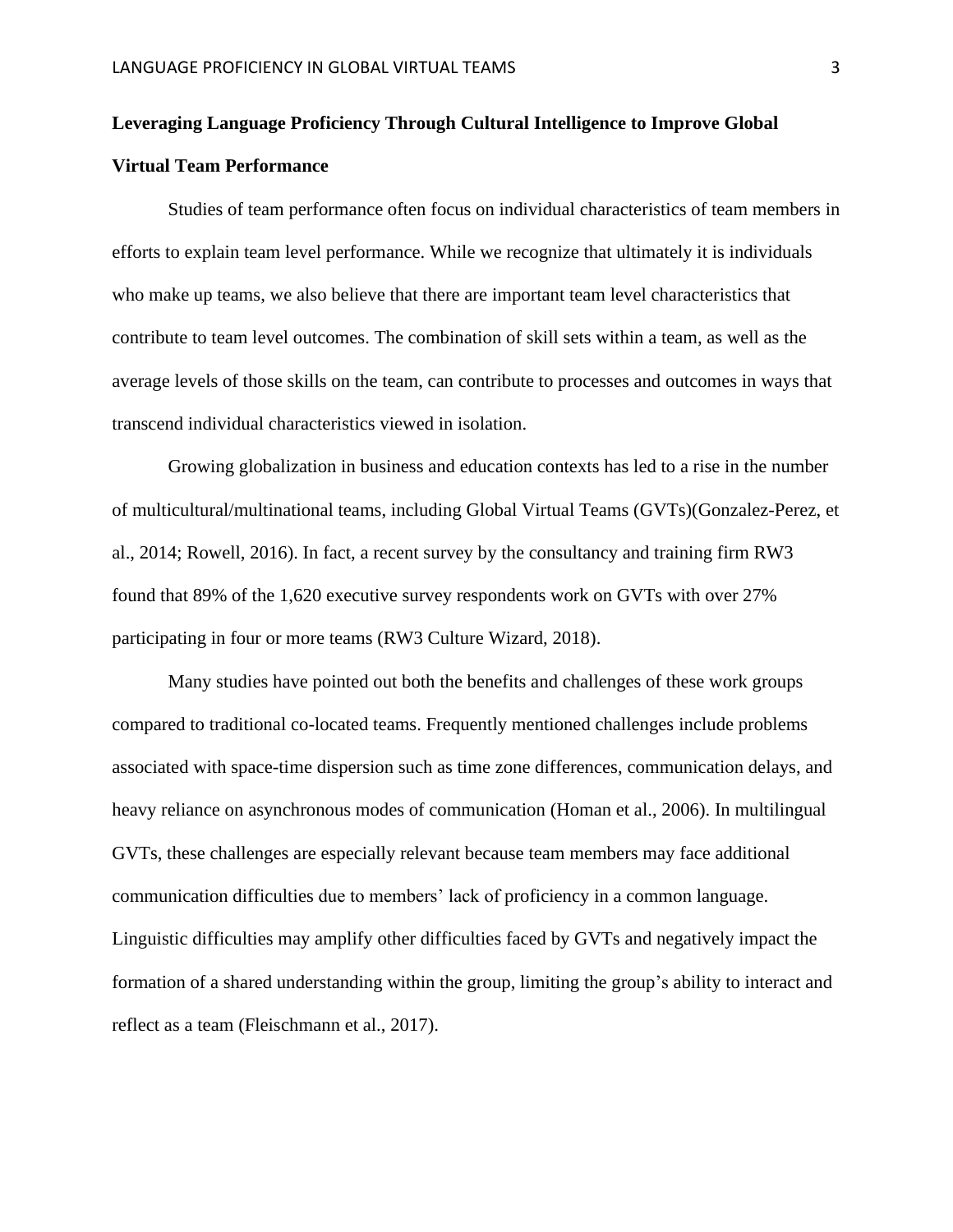Much previous work on GVTs has focused on issues of diversity of team members. This is a natural line of inquiry since, by definition, these teams are global and are comprised of members from different cultural and linguistic backgrounds as well as usually having members with diverse functional backgrounds as well. Diversity along a number of dimensions within non-virtual teams has been seen to be simultaneously both a potential benefit and a challenge (Kearney et al., 2009; Stahl et al., 2010). Specifically, as Kankanhalli et al. state, "while diversity has been celebrated for stimulating creativity and allowing a variety of skills to be brought to bear on problems at hand, it may also reduce team cohesion and increase conflict" (2007: 238). However, many studies have also found evidence of the negative impact of diversity in team functioning and dynamics (Homan et al., 2007). The diversity of backgrounds inherent in GVTs includes different sources of heterogeneity in the characteristics of the members. "Since cultural diversity increases the complexity, conflict, confusion, and ambiguity of communication, it sets higher challenges for leaders and members" (Shachaf, 2008).

The examination of diversity as a major explanatory variable in GVT studies has obscured the potential importance of other factors that could shape team processes and results. Work in global virtual teams requires both unique skills and effective team processes in order to achieve desired group outcomes. While skills are attributable to individuals working within teams, the collective level of skills at the team level is an often-overlooked concept. Furthermore, processes are dependent on collective action and are best analyzed at the team level where interactions among individuals take place. There is a relative dearth of literature taking a team skills approach to examining team processes and performance. We propose a shift away from the focus on diversity as a predictor of team outcomes and toward an emphasis on mean team skill levels as an important determinant of GVT process effectiveness and outcome success.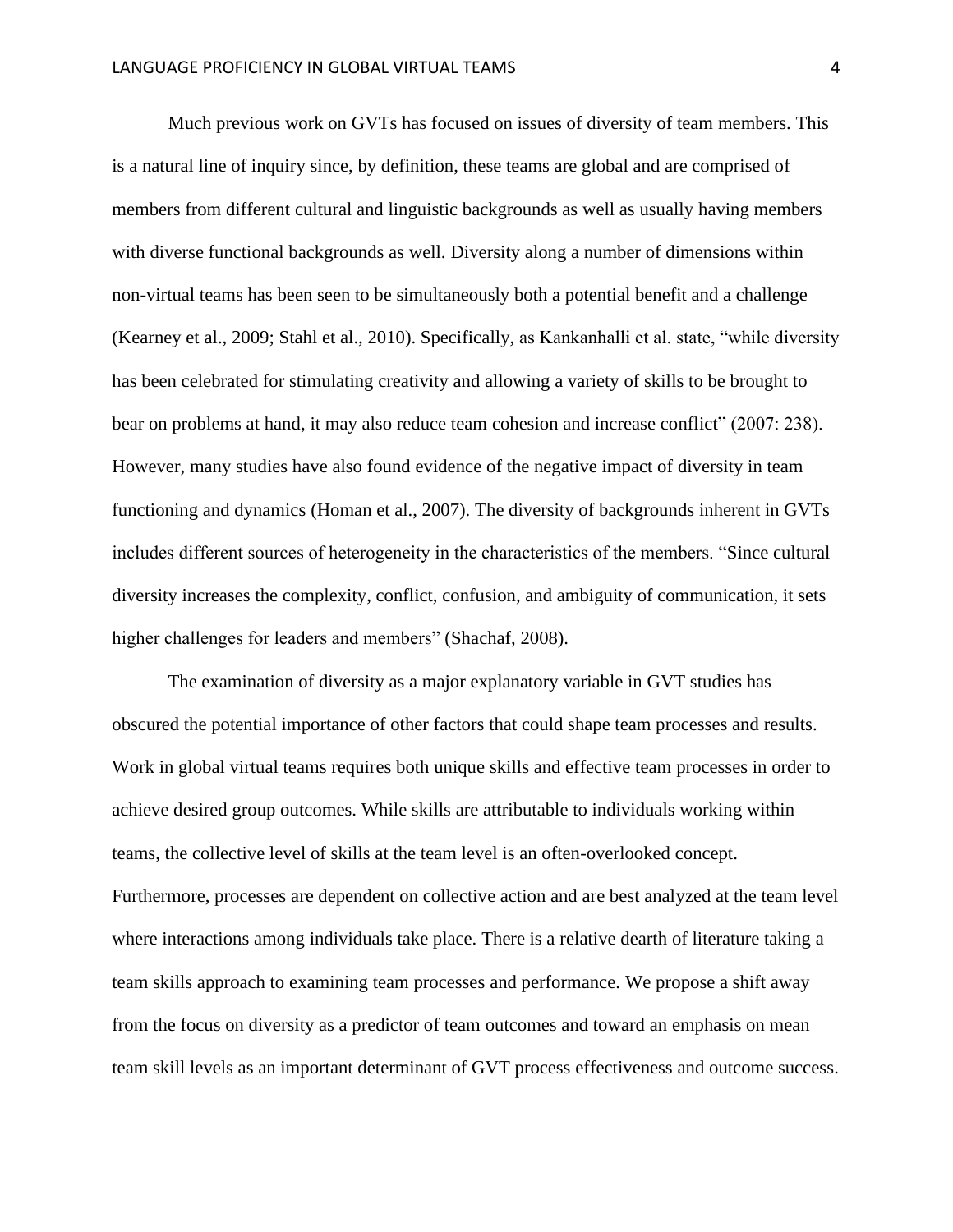In particular we focus on language proficiency as a key ground level skill within GVTs which serves as a necessary but not sufficient condition for effective team performance. We also identify team level cultural intelligence as another group skill that contributes positively to more effective group processes and better team performance.

The aim of this paper is to test the impact of language proficiency as a group skill on the processes and outcomes of teamwork within global virtual teams. Despite its importance for the quality of team work and performance, language remains largely neglected in management studies (Fleischmann et al., 2017; Marlow et al., 2018). Specifically, we consider elaboration of task information and conflict as relevant variables shaping the process of collaboration within groups and identify team creativity and overall team performance on a structured task as outcome variables. Since many previous studies have also identified cultural intelligence (CQ) as having an important role in determining group performance (Erez et al., 2013; Magnusson et al., 2014; Shirish, 2019), we also include CQ in our model and examine whether CQ moderates the mediating impact of the process variables in determining group performance.

Our study contributes to the body of knowledge on global virtual teams by illuminating the impact of group level skills and processes on group level outcomes. We demonstrate how higher levels of cultural intelligence in multilingual, multicultural teams leverage higher levels of team mean language proficiency to contribute to both process and outcome improvements for the team through a moderated mediation model.

#### **Conceptual Framework**

#### **Team Skills**

*Language proficiency*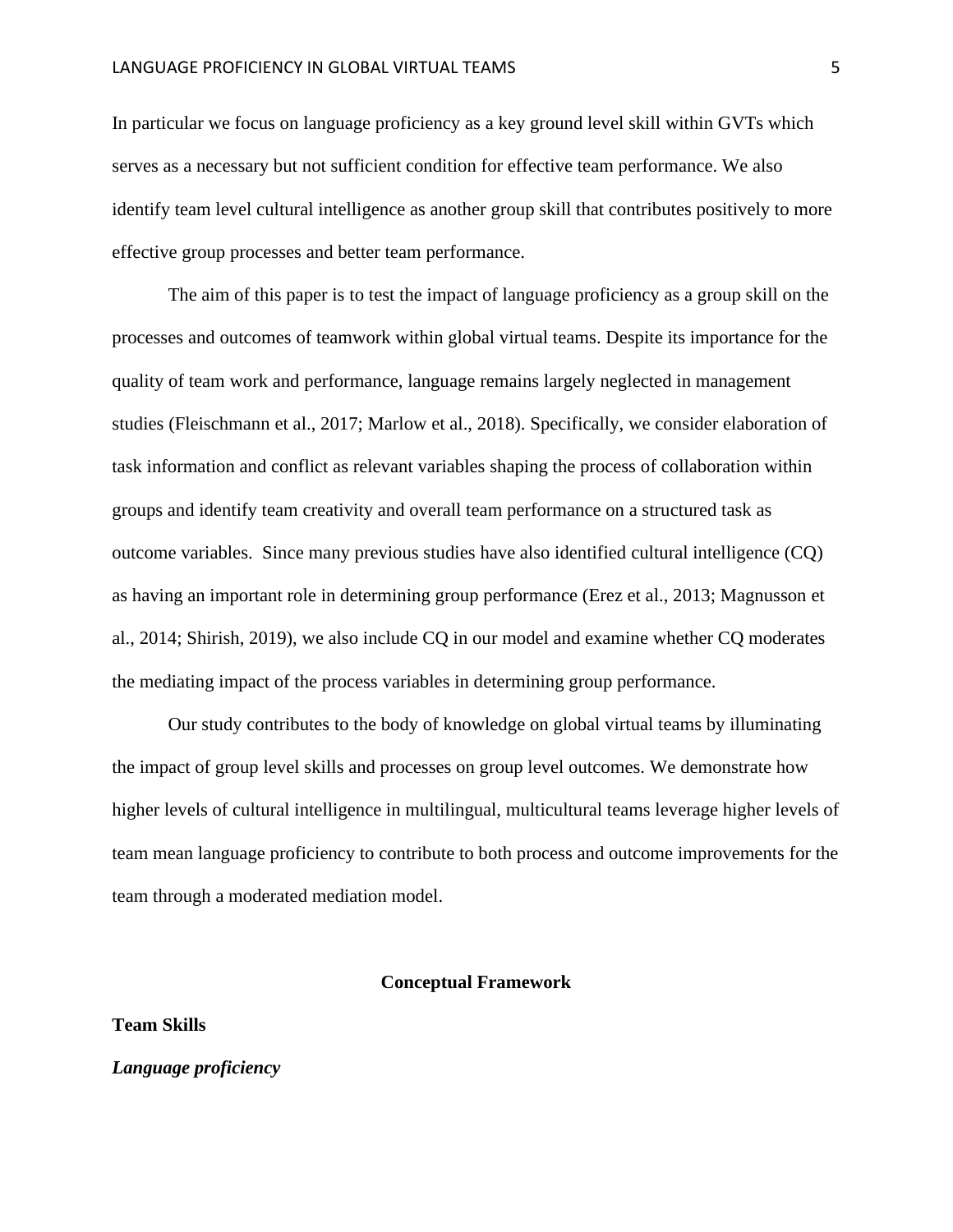One of the fundamental challenges facing people working in multinational, multicultural, and multilingual teams is communication. These challenges are even more significant for virtual teams since communication in these teams is conducted through various lower context electronic means rather than through traditional high context face-to-face interactions as would be the case in most co-located teams. The truncated contextual cues inherent to virtual communication heighten the need for competent language skills among team members. Researchers have been much more keen to recognize the importance of language use within MNEs as a topic of investigation in recent years, and recognize that language barriers can have a strong impact on the performance of multinational organizations and groups (Barner-Rasmussen & Aarnio, 2011; Daim et al., 2012; Fleischmann et al., 2019).

English is often used as a common denominator language in MNEs, especially among employees working in virtual teams, but as Klitmøller and Lauring point out, "variations in proficiency and style of language use will often exist between group members" (2013: 400). For non-native speakers of English, confidence in language abilities can vary across different types of communication such as speaking, listening, reading and writing. Native English speakers may be overconfident with their English skills. In fact, anecdotal evidence from practitioners indicates that, in groups composed of both native and non-native English speakers, Native English speakers are often the hardest to understand and have the most difficulty in understanding (Morrison, 2016). It is also important to point out that it is often not the actual English skills of organizational participants that impact their effectiveness within their work groups, but it is their own perceived level of language competence that dictates success. In a study of French high-tech workers, Neeley (2013) found that the responses of nonnative English speakers to interactions with native English speaking co-workers differed depending on their self-perceived fluencies in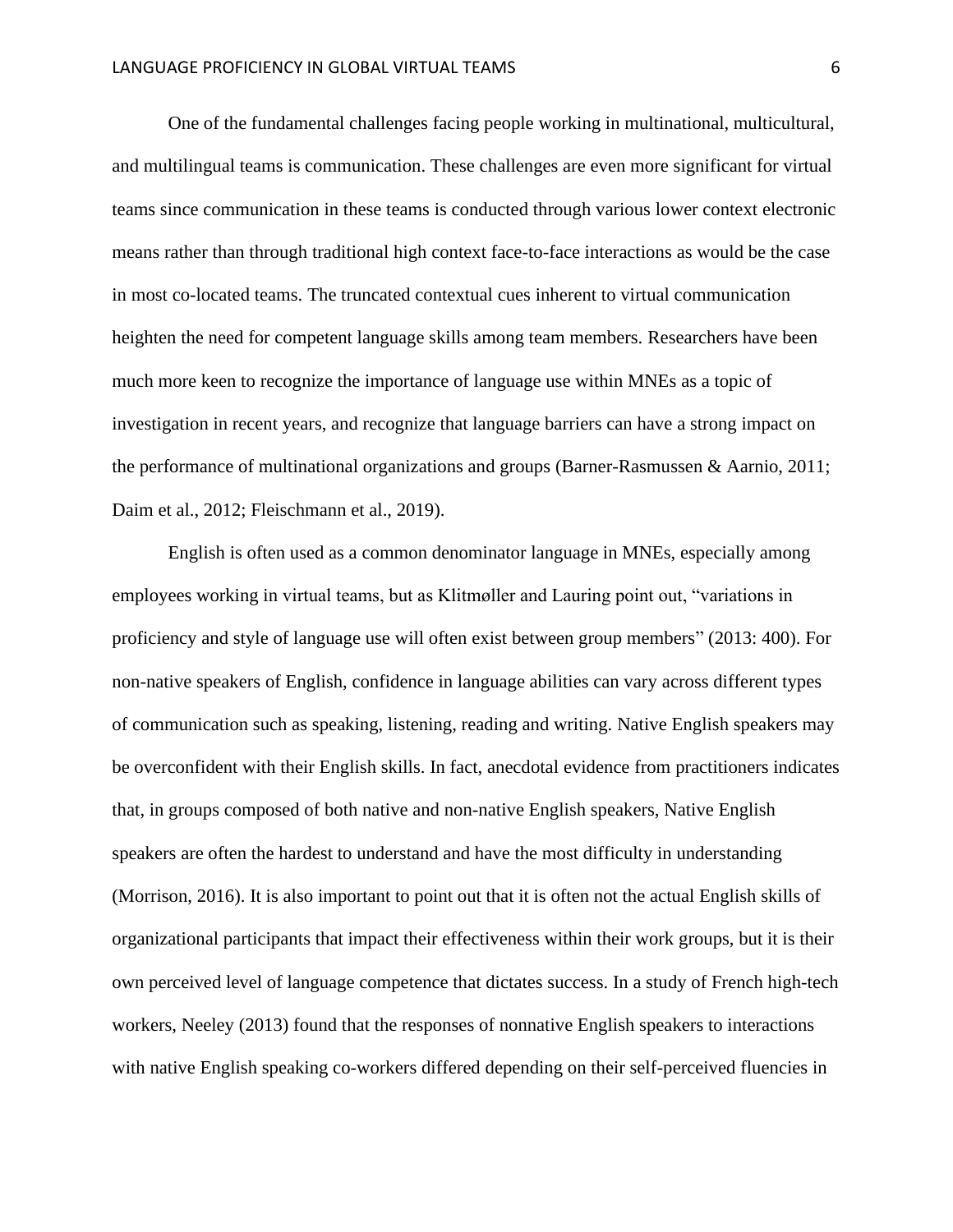English rather than actual fluencies as measured by objective tests. Therefore, we would expect that perceived language proficiency is a strong reflection of actual language skills and should be a key determinant of both processes and outcomes in global virtual teams that use a common language in their work.

# *Cultural intelligence*

Cultural intelligence is defined as the ability to behave in novel ways based on the presentation of cultural differences and to be able to accurately interpret meaning in culturally diverse contexts (Earley & Mosakowski, 2004; Earley & Peterson, 2004). As pointed out earlier, cultural differences can cause team members to withhold information from each other across cultural fault lines or possibly misinterpret information that is shared. A low collective level of cultural intelligence in a GVT may prevent members from communicating effectively and may contribute to misunderstandings and conflict within the team (Homan et al., 2007; Meyer & Schermuly, 2012). Conversely, the possession of cross-cultural skills could be a significant catalyst to the sharing of more information relevant to the tasks facing the team and could serve to overcome the potential misunderstandings inherent in cross-cultural contexts. In a qualitative study, Chang, Chuang and Chao (2011) find that cultural adaptation, communication quality, and trust all have positive effects on the performance of virtual teams. Similarly, Eisenberg and Mattarelli (2017) find that GVT members with high cultural intelligence may be able to play the crucial role of "multicultural broker", and can help teams to bridge across multiple cultural identities thereby enhancing both the quality and quantity of knowledge sharing which might otherwise be stifled by cultural differences.

# **Team Processes**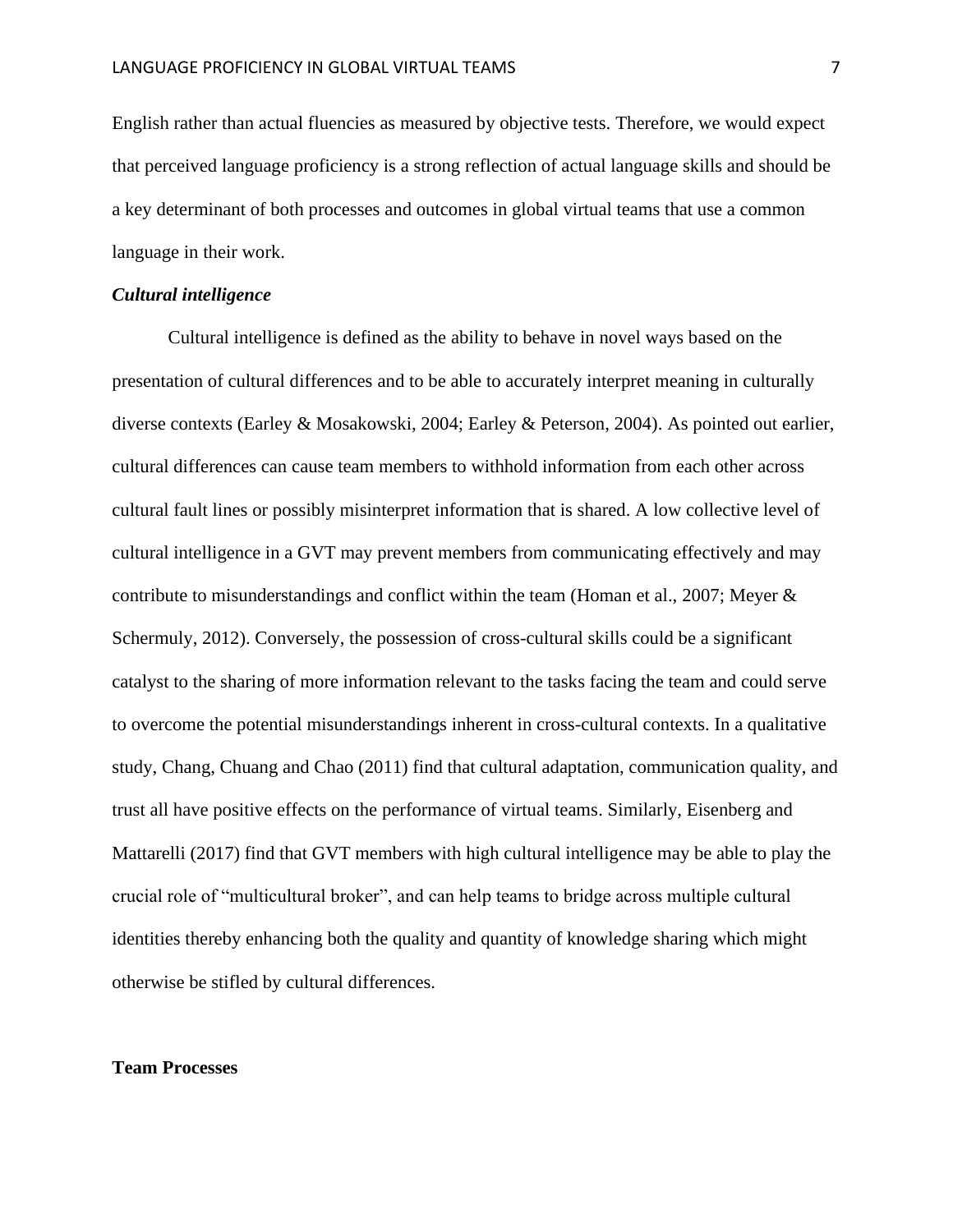# *Elaboration of Task-Relevant Information*

The value of teamwork as compared to individual work is the ability of groups to gain synergy through collective delegation of tasks, sharing diverse perspectives and bringing unique resources to bear on the tasks at hand. As such, the elaboration of task relevant information is a fundamental component of the processes needed to obtain maximum synergies within any group work. Elaboration of task information has been defined as the exchange, discussion, and integration of ideas, knowledge, and perspectives that are relevant to a team's tasks (Van Knippenberg et al., 2004). Thus, true elaboration of information extends far beyond merely sharing information. It also includes team members' efforts to provide more detailed explanations of their ideas to fellow group members, to spend time discussing these ideas as a group, to integrate information collectively and then determine how to make application of the shared knowledge to their joint tasks (Hoever et al., 2012).

Extant research has indicated that informational diversity can improve group performance by stimulating the elaboration of task-relevant information and perspectives since each member may contribute with different perspectives and background to the tasks at hand. Higher effort dedicated to share, process and integrate information in group interaction may impact group performance positively (Homan et al., 2007). Exchanging information and ideas in order to clarify task parameters, objectives, and outputs allows teams to fully use their pool of resources and achieve better performance (Resick et al., 2014). Informational diversity may also, however, result in subgroup categorizations which can affect the group cohesion and motivation to collaborate, leading to conflict. This being the case, informational diversity can undermine rather than enhance performance (Homan et al., 2007). Homan et al (2007) also found that elaboration of task-relevant information mediated the impact of diversity beliefs in informationally diverse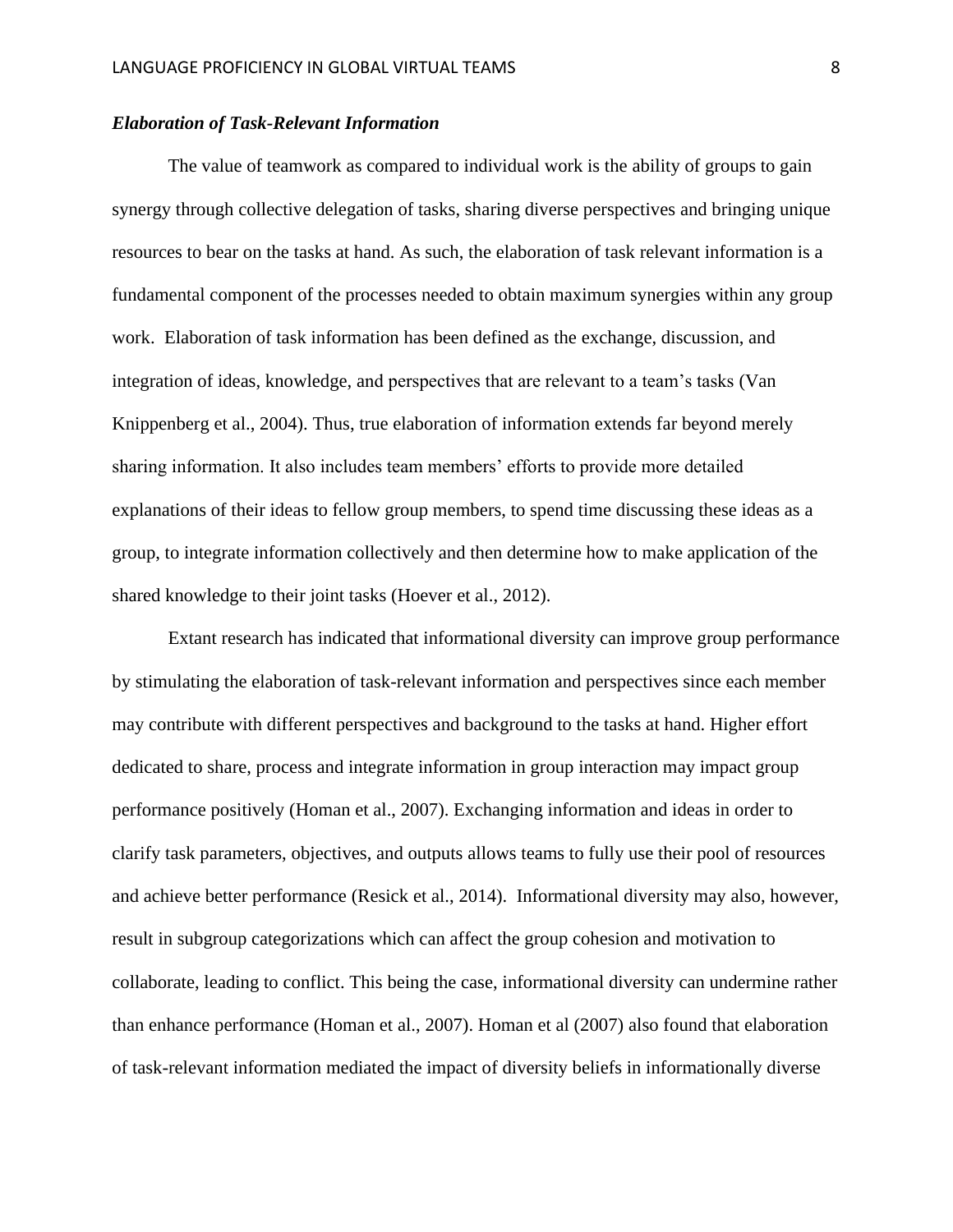groups on performance. On the other hand, cultural differences can at times have a positive effect on knowledge sharing, as studies conducted in the context of co-located teams have shown (Dougherty et al., 1992; Earley & Mosakowski, 2000) This is likely because interactions in intercultural groups can make the contextual and tacit knowledge more explicit through the process of sharing (Klitmøller & Lauring, 2013).

# *Task Conflict*

Task conflict occurs in teams when members do not share a common understanding of how the team should proceed in order to achieve collective goals and objectives (Wakefield et al., 2008). Task conflict also includes issues of what roles members on the team should adopt, the allocation of specific duties to individuals in the team, and what level of responsibility should be allocated to each member (Kankanhalli et al., 2006). Task conflict has been found to be more likely in a virtual context than among co-located teams due to the challenges posed by sharing information asynchronously and through lower-context forms of communication (Lira et al., 2008). GVTs are particular susceptible to higher levels of task conflict. In fact, in the context of cross-border virtual team collaboration, language-related fault lines may lead to power struggles and subgroup formation (Hinds et al., 2014). According to Kankanhalli, Tan and Wei (2006, p. 238) "Within GVTs, cultural diversity is likely to contribute to both task and relationship conflict while functional diversity may result in task conflict". It has been suggested by some research, however, that conflict in virtual teams may be less severe when leaner forms of communication are used by team members to communicate (Stahl et al., 2010). This could be due to the fact that team members with lower levels of language proficiency are able to take more time in forming their communication using leaner methods, which are usually asynchronous and allow for the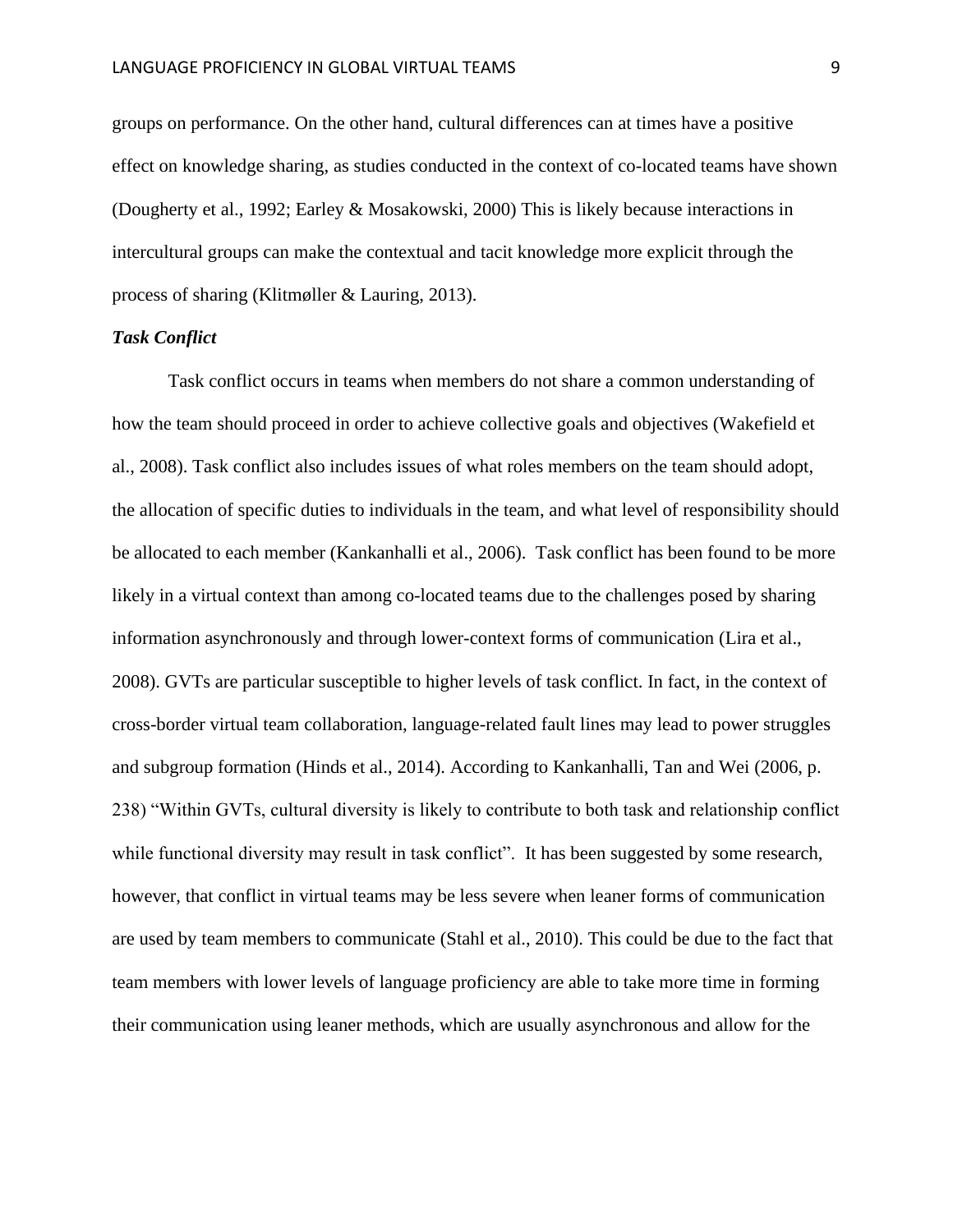ability to use tools such as spelling and grammar checkers to filter communications (Klitmøller & Lauring, 2016).

# **Team Outcomes**

# *Creativity*

Creativity has been the object of attention in several areas of research. In general, creativity refers to generating novel and useful ideas (Kurtzberg, 2010a; Yuan et al., 2018). Teams are often looked at as a means to generate creativity. Extant research has shown that there are both potential benefits and limitations to creativity in teams (Kurtzberg, 2010b). In fact, research of group level creativity emphasizes that group interactions will favor the generation of novel ideas and approaches (Kurtzberg, 2010b; Yuan et al., 2018). Having access to different resources, information sources and contributions will leverage the generation of new solutions. Hence, by definition, being able to communicate in a common language to exchange and discuss ideas, information and knowledge among team members, i.e. elaboration of task relevant information, contributes positively to creativity. Based on cognitive neuroscience, Lauring and Klitmøller (2017: 30) have argued that communicating in languages learned later in life will constrain communication and "result not only in reduced comprehension and hampered rhetorical skills but also in decreased communication frequency". Based on these ideas, Lauring and Klitmøller go on to argue for an inclusive language approach, recommending that team members try to cultivate "an attitude of being open and acceptant of variations in styles of speaking, vocabulary, and proficiency levels" (2017: 30) in order to make individuals more comfortable and willing to communicate and "also potentially diminish subgroup formation based on variations in the common language."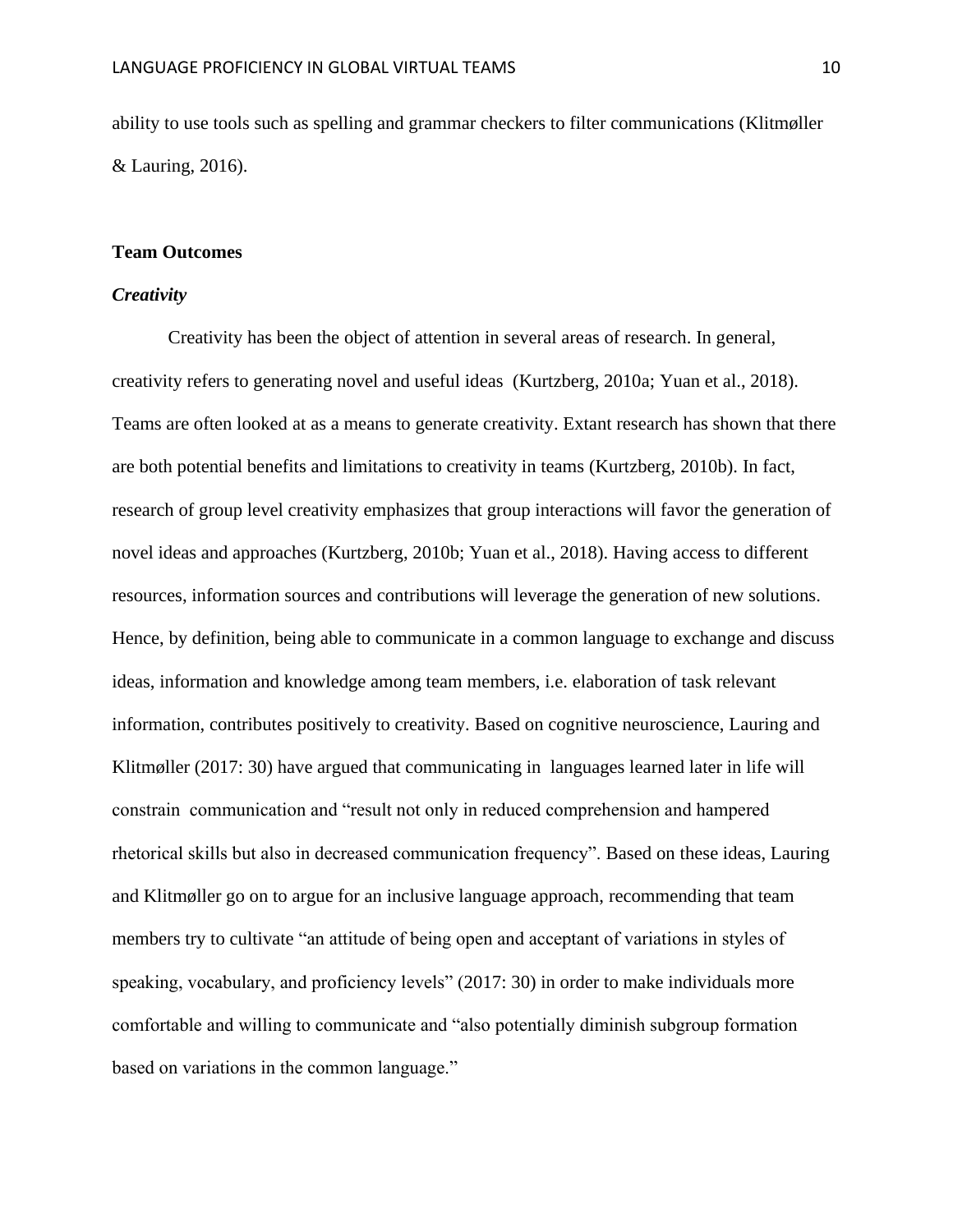# *Team Performance*

There are many ways to define and measure performance in both co-located and virtual teams, with common dimensions usually including a discussion of the quality of tasks performed, the quantity of tasks completed, and the speed of task completion (Paul et al., 2016; Tröster et al., 2014). Performance can be measured subjectively by supervisors, peers, or outside experts or objectively evaluated based on the parameters of the tasks involved (Meyer & Schermuly, 2012; Tavoletti et al., 2019). Performance can also be defined and measured by the team itself based on a collective elaboration of team goals and a mutual assessment of the degree of attainment of these goals (Rico et al., 2012).

In this study, we have chosen to focus on team output quality as the performance measure. This type of measure is particularly well-suited to structured tasks of limited duration, such as the task performed by the teams we study.

# **Research Model**

Based on the discussion above, we propose the following research model and hypotheses.

Insert figure 1 about here

\_\_\_\_\_\_\_\_\_\_\_\_\_\_\_\_\_\_\_\_\_\_\_\_\_\_\_\_\_\_\_\_\_\_\_\_

\_\_\_\_\_\_\_\_\_\_\_\_\_\_\_\_\_\_\_\_\_\_\_\_\_\_\_\_\_\_\_\_\_\_\_\_

H1: Elaboration of task relevant information mediates the positive relationship between team English proficiency and team creativity.

H2: Elaboration of task information mediates the positive relationship between team English proficiency and overall team performance.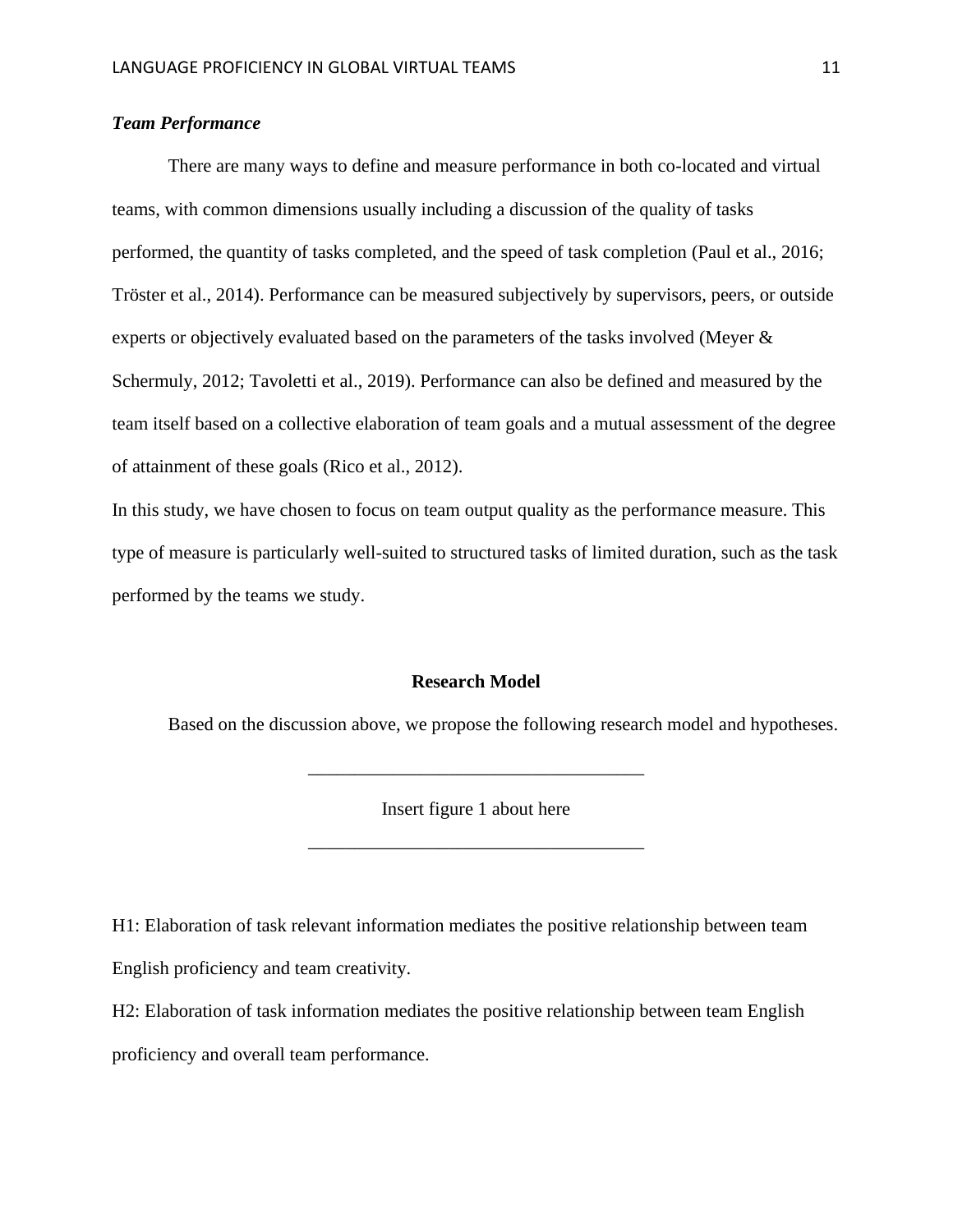H3: CQ moderates the indirect effect between team English proficiency and team creativity through elaboration of task relevant information. When CQ is high, the indirect effect is stronger. H4: CQ moderates the indirect effect between team English proficiency and team performance through elaboration of task relevant information. When CQ is high, the indirect effect is stronger. H5: Conflict mediates the negative relationship between team English proficiency and team creativity.

H6: Conflict mediates the negative relationship between team English proficiency and overall team performance.

H7: CQ moderates the indirect effect between team English proficiency and team creativity through conflict. When CQ is high, the indirect effect is stronger.

H8: CQ moderates the indirect effect between team English proficiency and team performance through conflict. When CQ is high, the indirect effect is stronger.

#### **Method**

### **Sample**

Hypotheses were tested using the data from the X-Culture Project. X-Culture Project is a large-scale international experiential learning project that involves over 5000 MBA and bachelor's level business students from 100 universities in about 40 countries on six continents every semester. The students are placed in global virtual teams of about seven, each student coming from a different country. Working with people from around the globe and dealing with cultural differences, time-zone dispersion, and global communication challenges, the teams complete a consulting project for a multi-national company. The project involved development of a solution to real-life business challenges presented by real-life companies. The task involved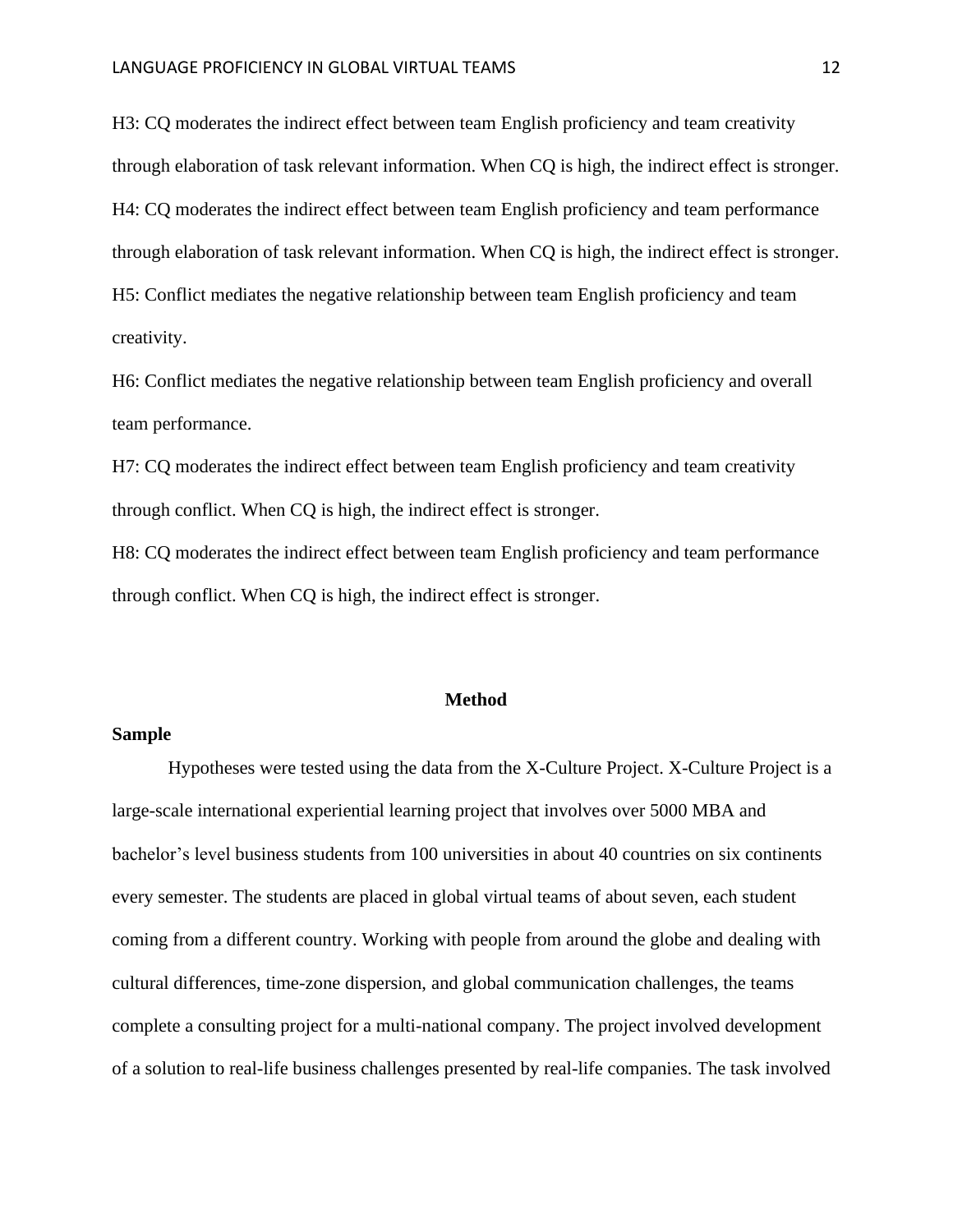market research, market entry plan development, and product design. The project was supervised by instructors with rich business consulting experience and managed as a regular business consulting project.

For the present study, we used sample of participants who participated in the project in 2018. The total number of participants was 5,852 people working in 895 teams, of which 2,501 people (399 teams) participated the project in the Spring semester, 3,351 people (496 teams) participated in the Fall semester. In the Spring semester, participants were asked to do evaluate each other's performance only at the end of the project. However, in the Fall semester peer review was done on a weekly basis, which provided an opportunity for us to investigate our hypotheses. Thus, a dummy variable was created as the independent variable, where "0" = 2014 Spring (with peer review), and " $1$ " = 2014 Fall (with peer review). All the hypotheses were tested using Multivariate Analysis of Variance (MANOVA) method in SPSS 24 package program (Mertler & Vannaatta, 2010).

#### **Measures**

#### *GVT team performance*

Team performance was measured using report quality score which was graded by 5-6 independent experts (International Business professors and client company representatives). The reports were evaluated on a 7-point scale along the following dimensions: economic viability, creativity and novelty of the ideas, clarify of the supporting arguments, formatting and presentation. For the analysis, we used an average score across all five dimensions.

#### *Team Creativity*

Every week during the project, each GVT needs to complete a peer evaluation survey on ten dimensions on a scale from 1 (poor) to 5 (excellent), such as team member effort and team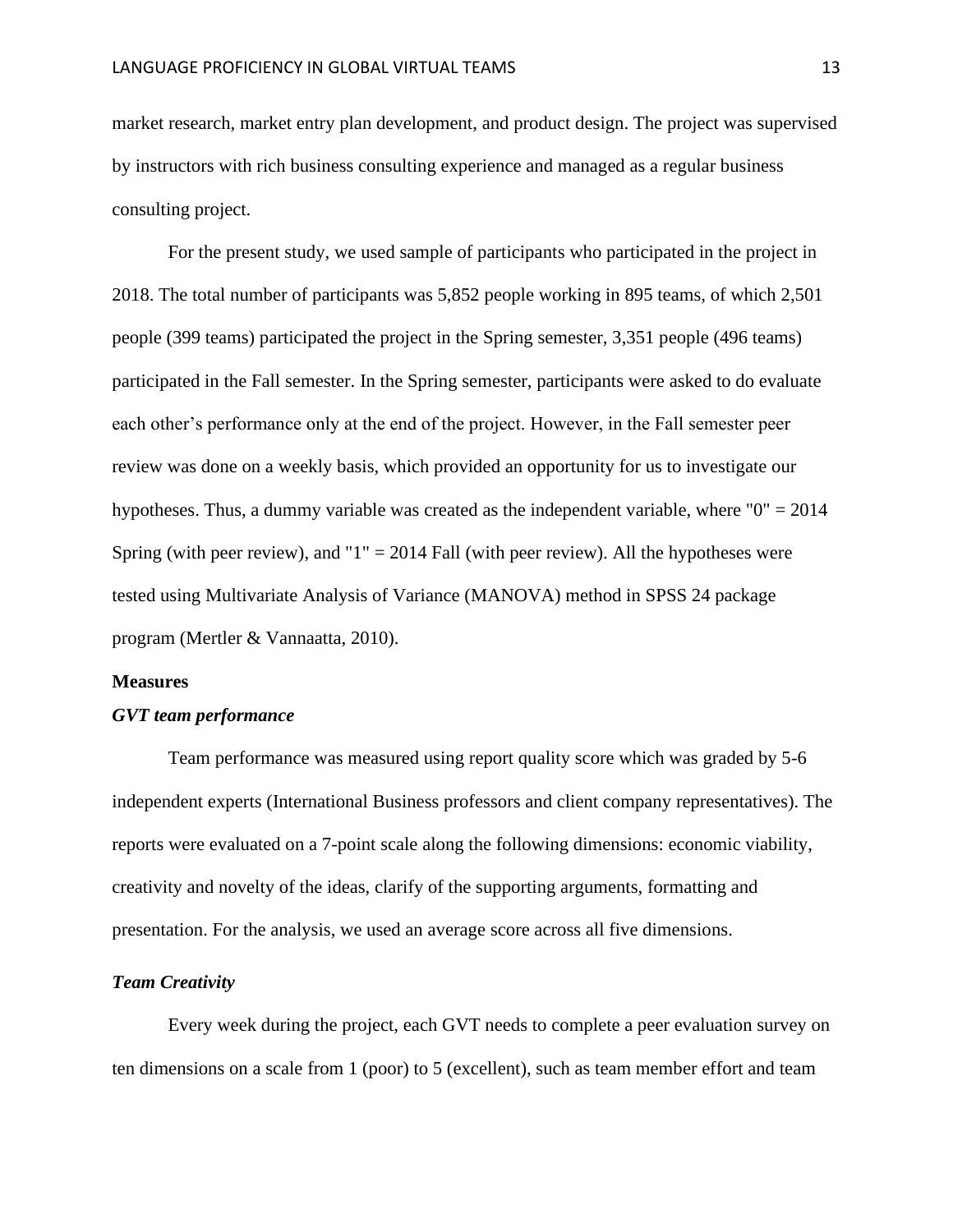member work ethic etc. Team creativity was measured using an average score of peer evaluation on the dimension called "quality of the ideas and intellectual contribution" of each team member over the entire project.

# *Team English Proficiency*

Team English proficiency was measured using the average of each team member's selfreported English skill levels on a scale from 1 (poor) to 5 (excellent). Sample questions include "How would you describe your ability to understand spoken English?", "How would you describe your ability to understand texts written in English?", "How would you describe your ability to speak English?", "How would you describe your ability to write in English?".

# *Elaboration of Task Relevant Information*

Elaboration of Task Relevant Information was measured on a using the four-item scale developed by Kearney, Gebert, and Voelpel (2009). The sample items are "The members of this team complement each other by openly sharing their knowledge"; "The members of this team carefully consider all perspectives in an effort to generate optimal solutions"; "The members of this team carefully consider the unique information provided by each individual team member"; "As a team, we generate ideas and solutions that are much better than those we could develop as individuals." Cronbach's alpha for this scale was .86.

# *Team Task Conflict*

Team task conflict was measured using average self-reported task conflict frequency on a scale from 1 to 7. The question that participants answer is "How many conflicts, arguments, or unpleasant situations have you experienced last week over task arguments, Such as business decision, answer to challenge questions?" Data was collected on weekly basis, for the analysis, we used an average score across all eight weeks.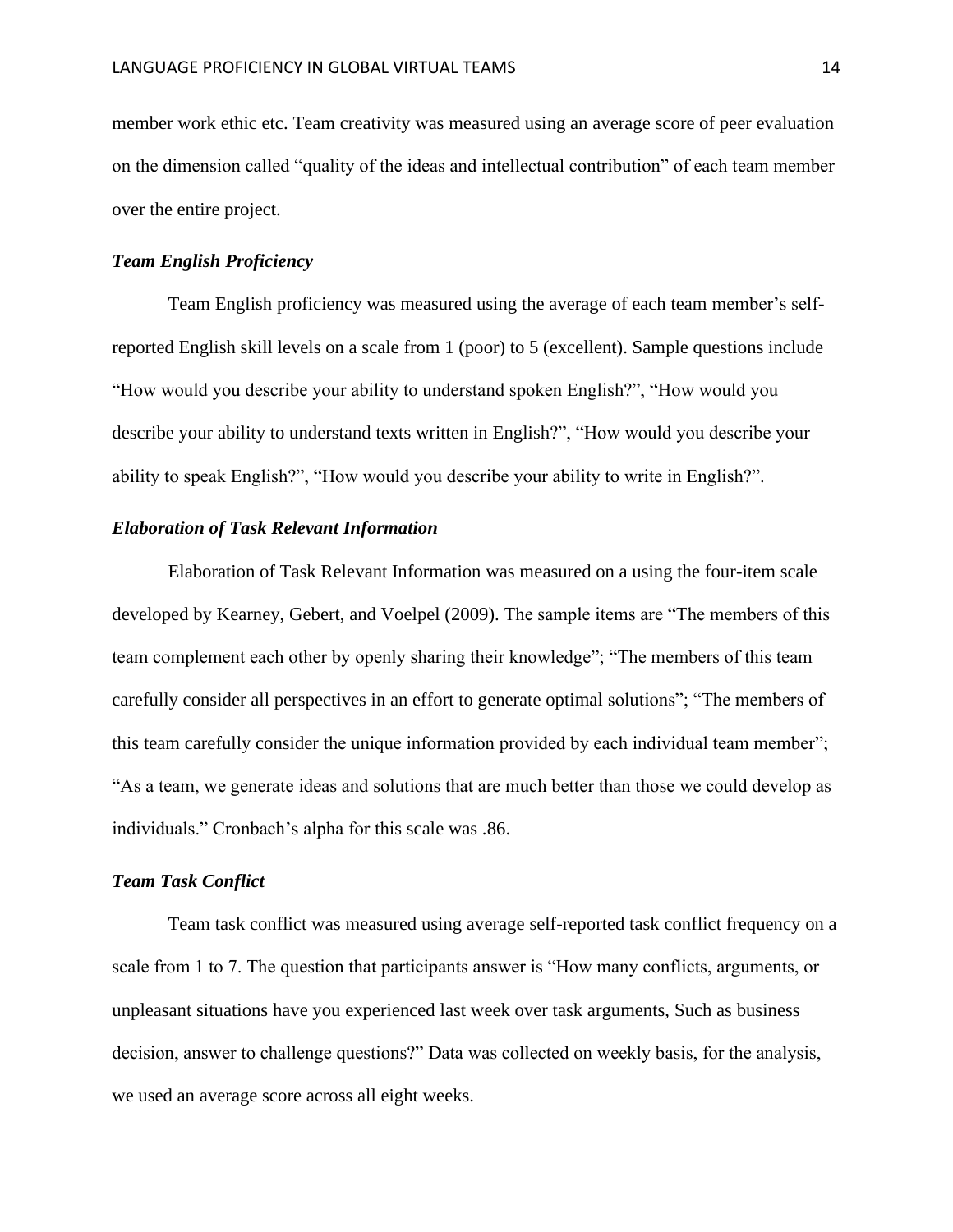*Cultural Intelligence.* Cultural intelligence was measured using the 20-item Cultural Intelligence Scale (Ang et al., 2007). This scale was designed to measure the four facets: metacognition, cognition, motivational, and behavior on a 7-point Likert scale. A sample item for meta-cognition is "I check the accuracy of my cultural knowledge as I interact with people from different cultures". A sample item for cognition is "I know the arts and crafts of other cultures", a sample item for motivational dimension is "I enjoy interacting with people from different cultures.", a sample item for behavioural dimension is "I use pause and silence differently to suit different cross-cultural situations." Cronbach's alpha for this scale was .86.

*Controls.* Age (an average score of age of all team members), gender (male percentage), team size, English skill (self-reported scale from 0 to 100), readiness test score (familiarity with the X-Culture Project) and online collaboration experience (an average score of total time in previous online collaboration projects)

# **Results**

Correlation results, descriptive results, mean and standard deviation are shown in the Table 1.

Insert table 1 about here

\_\_\_\_\_\_\_\_\_\_\_\_\_\_\_\_\_\_\_\_\_\_\_\_\_\_\_\_\_\_\_\_\_\_\_\_

\_\_\_\_\_\_\_\_\_\_\_\_\_\_\_\_\_\_\_\_\_\_\_\_\_\_\_\_\_\_\_\_\_\_\_\_

Insert table 2, figure 2 and figure 3 about here

\_\_\_\_\_\_\_\_\_\_\_\_\_\_\_\_\_\_\_\_\_\_\_\_\_\_\_\_\_\_\_\_\_\_\_\_

\_\_\_\_\_\_\_\_\_\_\_\_\_\_\_\_\_\_\_\_\_\_\_\_\_\_\_\_\_\_\_\_\_\_\_\_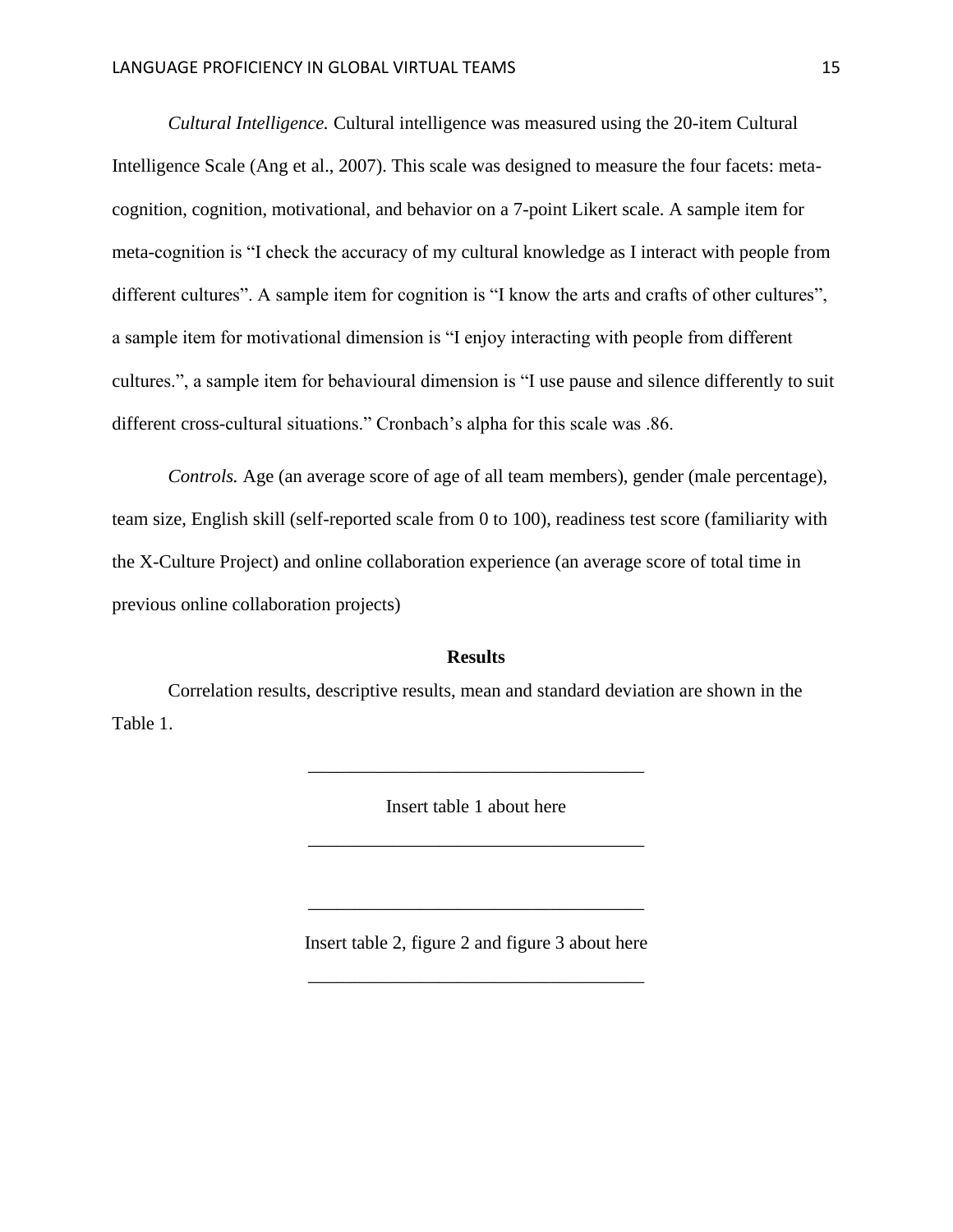As shown in Table 2 and Table 3. Most of our eight hypotheses were supported by the data. Hypotheses 1 and 2 suggest the mediating role of task information elaboration on the positive relationship between English proficiency and two dependent variables--creativity and team performance. Our results fully supported these two hypotheses and both indirect effects are positive (.10\*\* [.03, .17]; 03\*\*[.01, .07]). Hypotheses 3 and 4 suggest that cultural intelligence moderates the above indirect effects. To test such moderated mediation effects, we followed Hayes's (2012) approach and tested the index of moderated mediation. As shown in Table 2, both hypothesis 3 and 4 were supported with indexes of moderated mediation of .23\*\* and .08 respectively. We also plotted the interaction in Figure 2 and 3. In hypotheses 5 to 8, we proposed that task conflict plays the mediating role instead of elaboration of task information. We tested these hypotheses in a similar way. However, none of these hypotheses were supported. Part of reason may be due to the fact that all the tasks in the X-Culture project are highly structured. Every week participants received specific instructions about what the task is and how to complete the task, thus there is less room for participants to pursue or explore different perspectives, and in turn lowers the chances of task conflict to emerge and influence team outcomes.

#### **Implications and Future Research Directions**

This paper sought to investigate the impact of team skills, specifically language proficiency and cultural intelligence, in team performance (overall performance and creativity). Our study is based on team level rather than individual data thus focusing on how the combination of individual characteristics contributes a shared pool of assets that leverage team outcomes. Our results indicate that average team English proficiency is a significant skill that impacts team processes and team outcomes. When combined with higher levels of average cultural intelligence on the team, English skills are leveraged to improve the elaboration of task relevant information which in turn has a positive impact on both team creativity and overall performance. These findings indicate that management should be sensitive to both average team English proficiency and average cultural intelligence when assembling global virtual teams.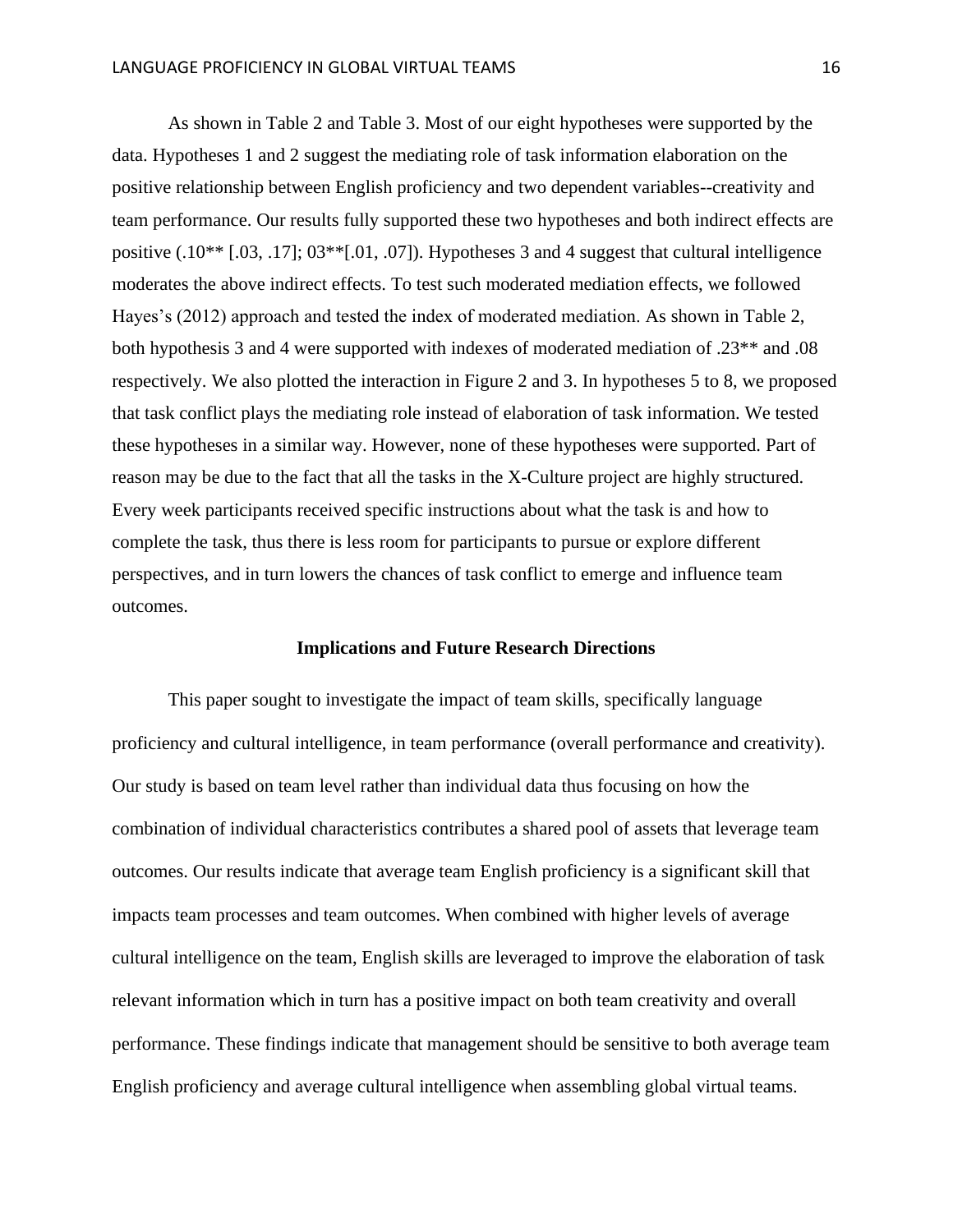Team members that have high levels of these skills are valuable additions to GVTs, since they raise the average level of proficiency of the team as a whole. This would indicate that effective teams could be composed of a mix of high and medium or low skill members, since it is the average skill level that predicts team performance. Another practical implication of our study is that effective management of GVTs must include training about attitudes towards cultural values and differences. Specially for complex tasks, the value of proficiency and elaboration on taskrelevant information is important to achieve better results within global virtual teams that often have a high level of both cultural and linguistic diversity.

Future research should try to take a more fine-grained approach to team skill composition. Various specific team skill configurations are possible, such as teams composed of all relatively low-skill members, teams of all high-skill members, teams of all average-skill members, and combinations of high/low, high/average, and average/low skill members. It is quite possible that outcome variables will be significantly different across these different team configurations, despite the average skill levels on the team. In other words, teams composed of all average skill level members may perform much better than teams with some outstanding members and some members that have very low English proficiency and/or cultural intelligence. Other potential avenues for explanation include situations in which teams do not communicate in English as a common language, but instead use a mix of languages or a language other than English. Under these circumstances, multilingual and highly culturally intelligent team members are likely to be able to make an even larger contribution to overall team success.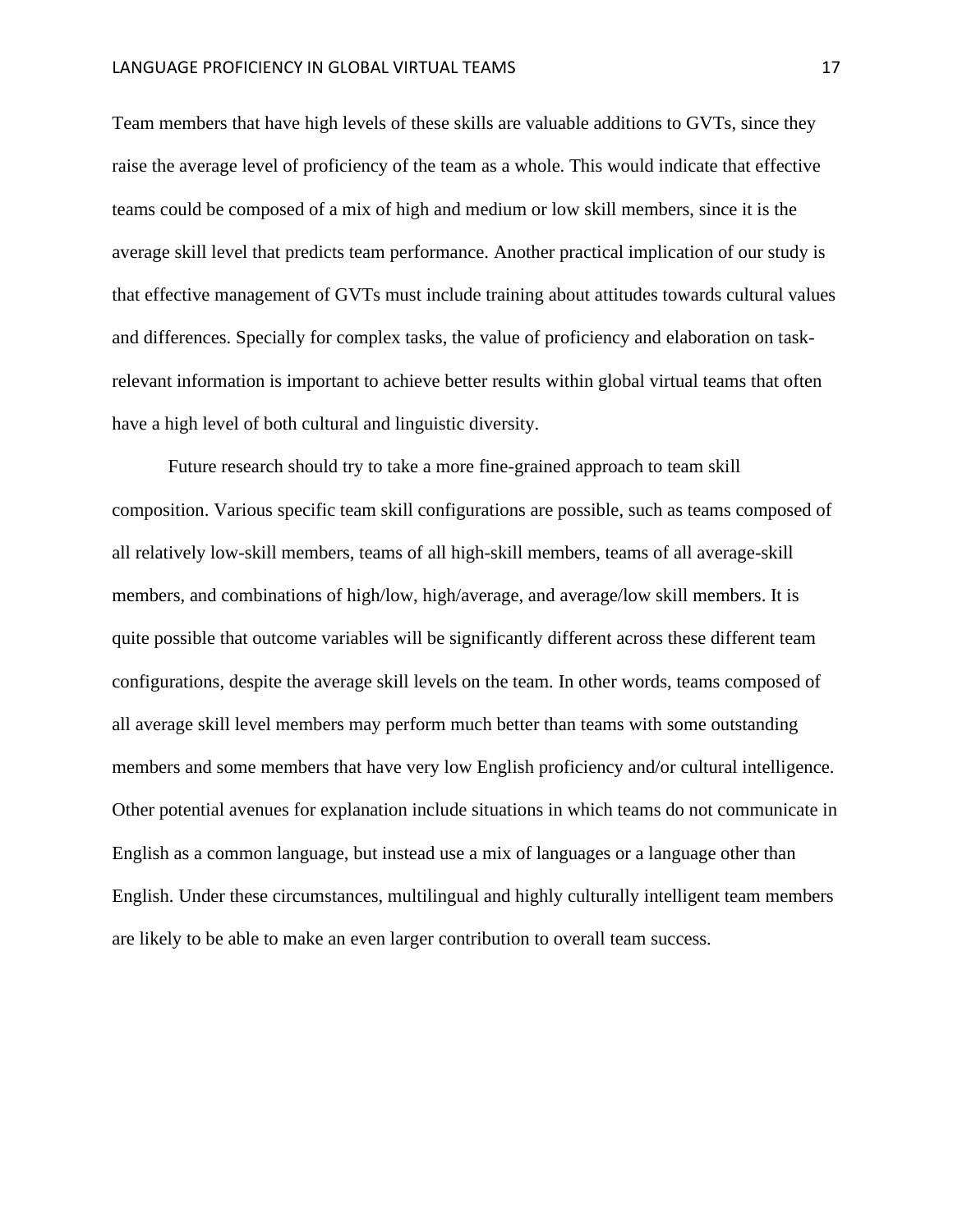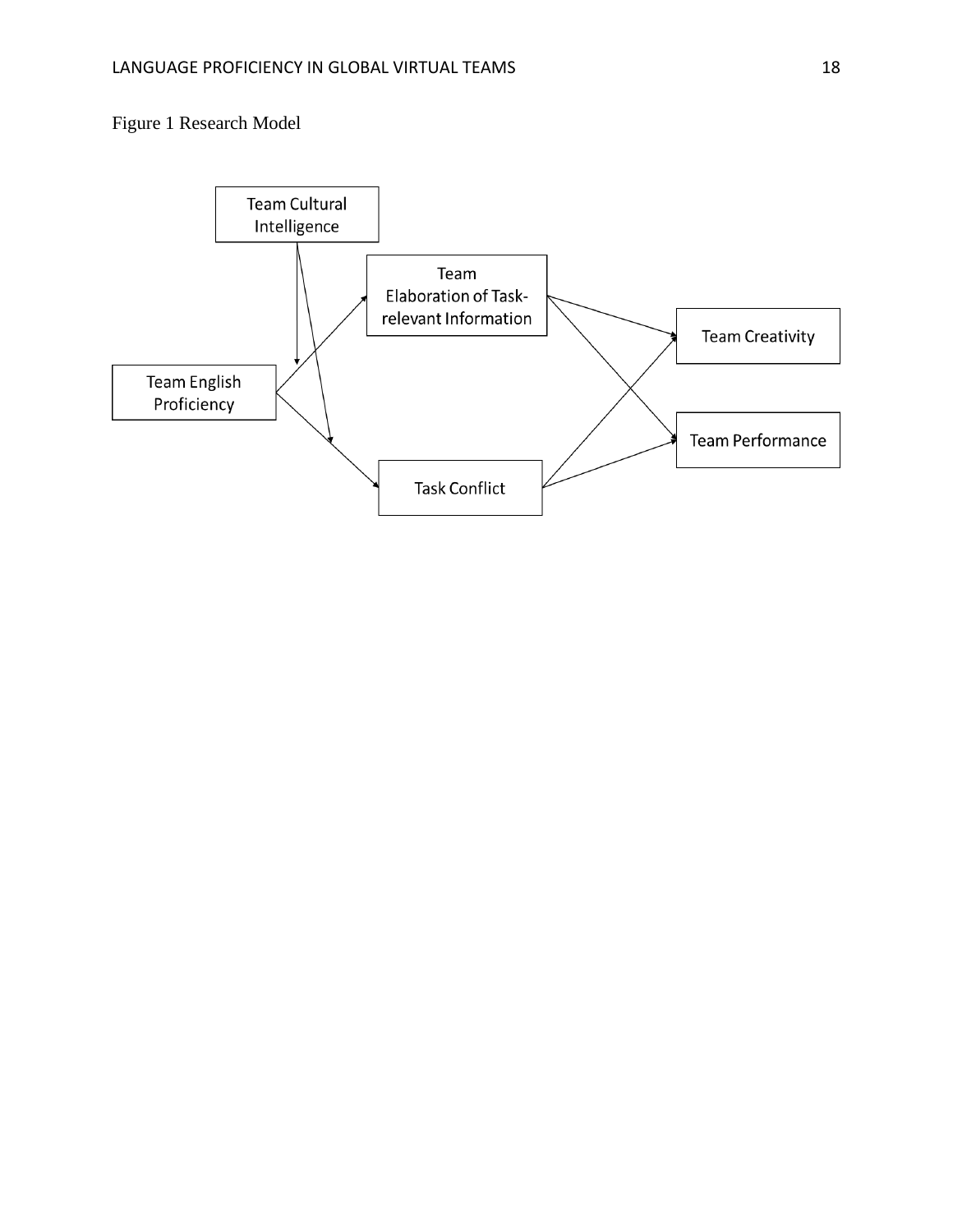# **Table 1 Correlation and Descriptive Analysis**

|                                                  | Mean  | Std.<br>Deviation |          | $\overline{2}$ | $\overline{3}$ | $\overline{4}$ | 5        | 6        | 7       | 8        |
|--------------------------------------------------|-------|-------------------|----------|----------------|----------------|----------------|----------|----------|---------|----------|
| 1. Team Average Age                              | 20.06 | 8.58              |          |                |                |                |          |          |         |          |
| 2. Team Size                                     | 5.01  | 0.89              | $-.03*$  |                |                |                |          |          |         |          |
| 3. Team Male Percentage                          | 5.18  | 1.34              | $.38**$  | 0.00           |                |                |          |          |         |          |
| 4. Team Performance                              | 6.11  | 18.23             | $-.69**$ | $.06**$        | $-.27**$       |                |          |          |         |          |
| 5. Team Creativity                               | 8.65  | 1.77              | $.94**$  | $-0.04**$      | $.39**$        | $-.69**$       |          |          |         |          |
| 6. Team English proficiency                      | 4.76  | 2.04              | $.27**$  | $-.19**$       | $.60**$        | $.04*$         | $.28**$  |          |         |          |
| 7. Team Task Conflict                            | 4.23  | 0.70              | $.26**$  | 0.01           | $.32**$        | $-.20**$       | $.24**$  | $.70**$  |         |          |
| 8. Team Cultural intelligence                    | 4.20  | 0.56              | 0.03     | $.14**$        | 0.00           | $.07*$         | $.09**$  | $-.47**$ | $.19**$ |          |
| 9. Team Elaboration on Task Relevant Information | 3.76  | 0.63              | $-.10**$ | $.12**$        | $.05**$        | $.10**$        | $-.08**$ | $-.22**$ | $-0.02$ | $.55***$ |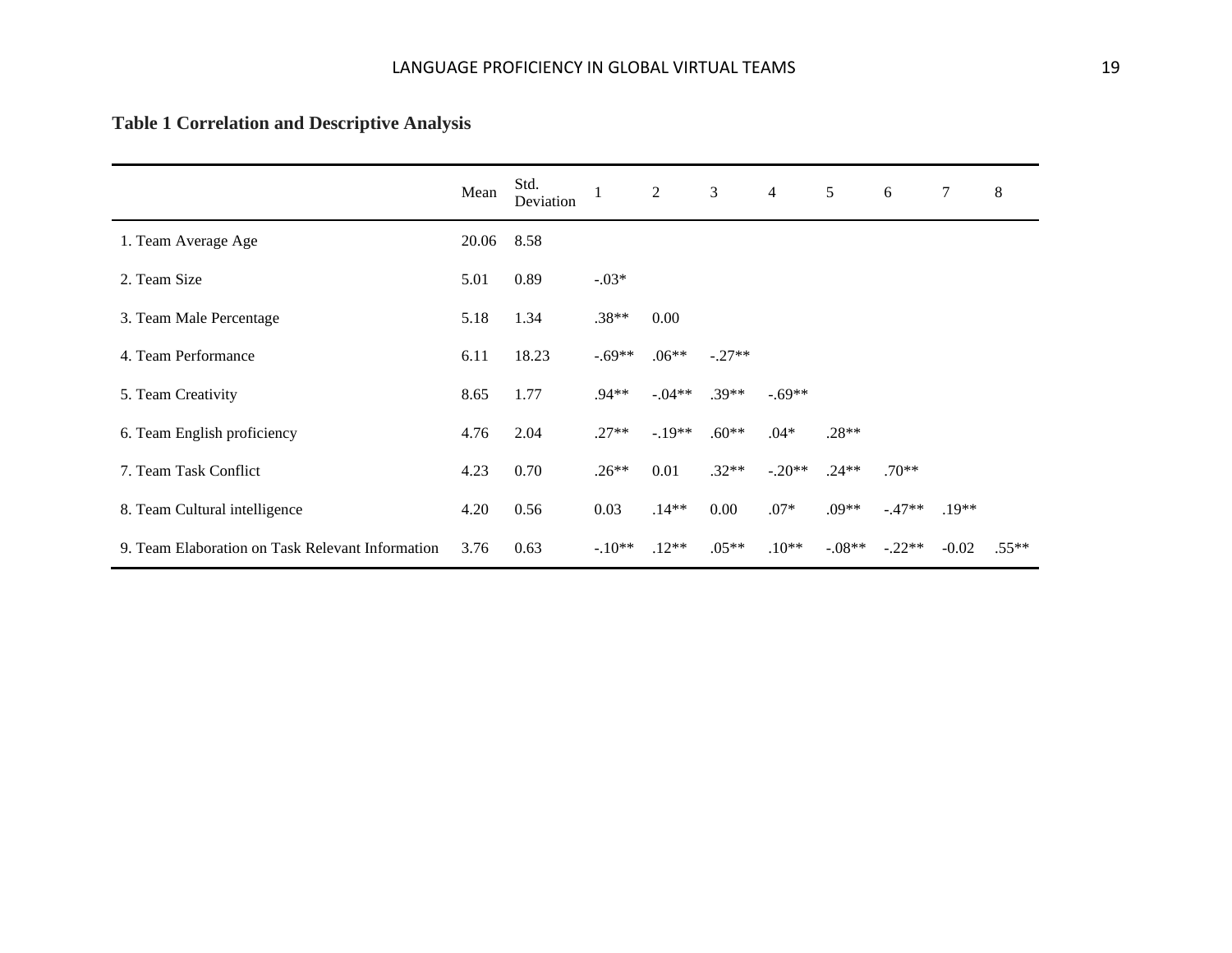| <b>Predictors</b>                           | <b>Mediator</b><br>$= TETI$ |     |                  | <b>DV</b><br>$=$ Team Creativity | <b>DV</b><br>=Team Performance |                       |  |
|---------------------------------------------|-----------------------------|-----|------------------|----------------------------------|--------------------------------|-----------------------|--|
|                                             | $\boldsymbol{B}$            | SE  | $\boldsymbol{B}$ | SE                               | $\boldsymbol{B}$               | SE                    |  |
| Intercept                                   | $3.95**$                    | .14 | $2.22**$         | .16                              | $4.69**$                       | .14                   |  |
| Team Size                                   | .04                         | .03 | $-18**$          | .03                              | $-.10$                         | .06                   |  |
| <b>Team Male Percentage</b>                 | .00                         | .00 | .00.             | .00.                             | .00                            | .00                   |  |
| Team English Proficiency (TEP)              | $.14**$                     | .06 | .02              | .05                              | $.37**$                        | .06                   |  |
| Team Cultural Intelligence (TCI)            | $.33**$                     | .05 |                  |                                  |                                |                       |  |
| TEP*TCI                                     | $.40**$                     | .16 |                  |                                  |                                |                       |  |
| <b>Team Elaboration on Task Information</b> |                             |     | $.59**$          | .03                              | $.21**$                        | .05                   |  |
| (TETI)                                      |                             |     |                  |                                  |                                |                       |  |
| Direct, indirect, and total effects         |                             |     | <b>Effect</b>    | C.I.95%                          | <b>Effect</b>                  | C.I.95%               |  |
| Direct effect of TEP                        |                             |     | .02              | $[-.08, .12]$                    | .37                            | [.18, .55]            |  |
| Indirect effect of TEP                      |                             |     | $.10\,$          | [.03, .17]                       | .03                            | [.01, .07]            |  |
| Conditional indirect effect of TEP          |                             |     |                  |                                  |                                |                       |  |
| Low TCI $(-1 SD)$                           |                             |     | $-.01$           | $[-.08, .10]$                    | .00                            | $[-.03, .03]$         |  |
| High TCI $(+1$ SD)                          |                             |     | .15              | [.05, .25]                       | .05                            | [.01, .10]            |  |
| <b>Test of moderated mediation</b>          |                             |     | <b>Index</b>     | BootCI <sub>95%</sub>            | <b>Index</b>                   | BootCI <sub>95%</sub> |  |
| Index of moderated mediation                |                             |     | .23              | [.03, .44]                       | .08                            | [.01, .18]            |  |

# **Table 2 Moderated Mediation Results – Team Elaboration on Task Relevant Information as mediator**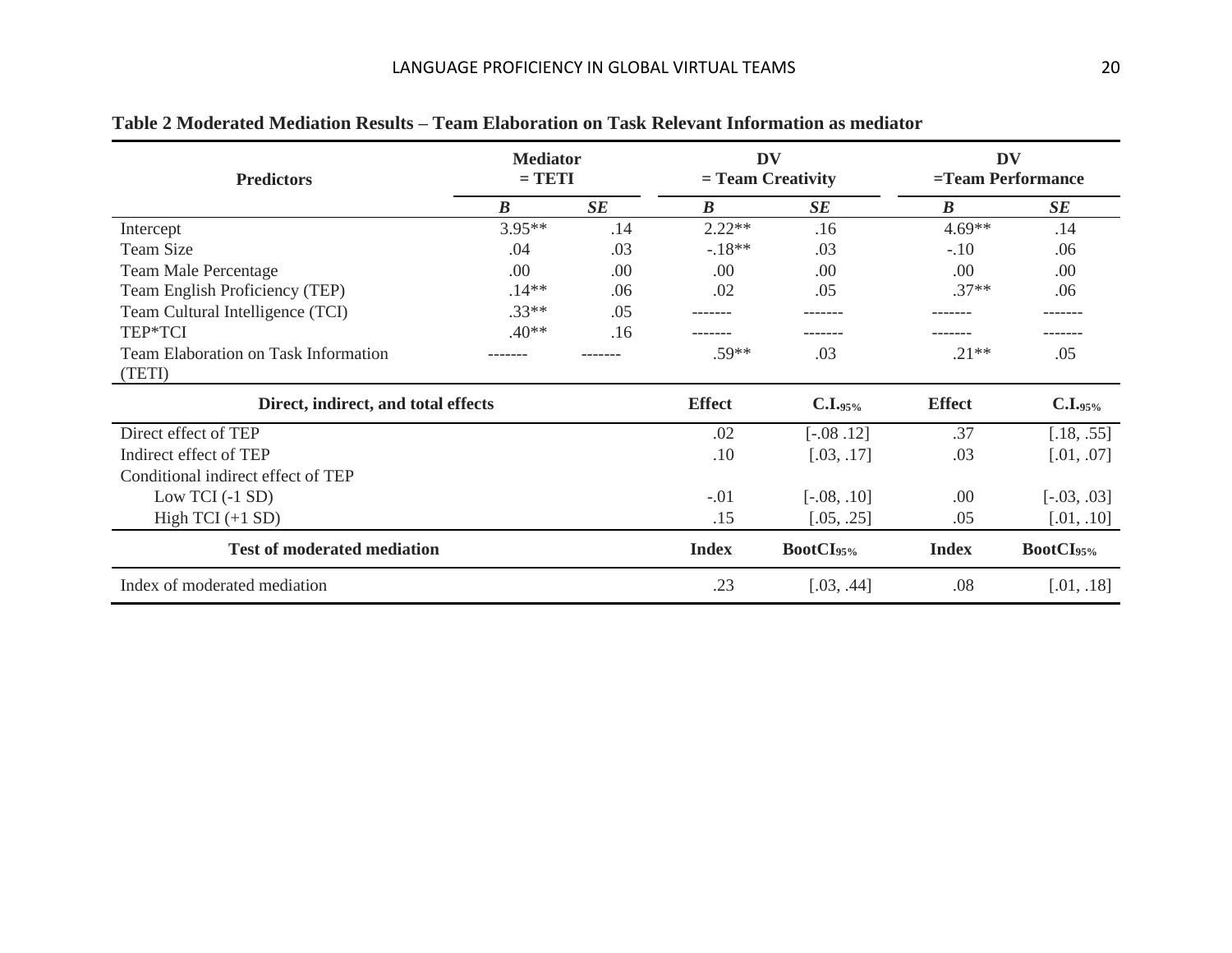| <b>Predictors</b>                   | <b>Mediator</b><br>=Team Task Conflict |     |                  | <b>DV</b><br>$=$ Team Creativity | DV<br>=Team Performance |                       |  |
|-------------------------------------|----------------------------------------|-----|------------------|----------------------------------|-------------------------|-----------------------|--|
|                                     | $\boldsymbol{B}$                       | SE  | $\boldsymbol{B}$ | SE                               | $\boldsymbol{B}$        | SE                    |  |
| Intercept                           | $1.63**$                               | .70 | $5.09**$         | .24                              | 4.99**                  | .43                   |  |
| Team Size                           | $.09**$                                | .16 | $-18**$          | .06                              | .10                     | .10                   |  |
| <b>Team Male Percentage</b>         | $-.02$                                 | .06 | $-.04$           | .02                              | $-.02$                  | .03                   |  |
| Team English Proficiency (TEP)      | $-.15**$                               | .04 | .02              | .10                              | $.37**$                 | .17                   |  |
| Team Cultural Intelligence (TCI)    | $-.11**$                               | .05 |                  |                                  |                         |                       |  |
| TEP*TCI                             | $-.11$                                 | .14 |                  |                                  |                         |                       |  |
| <b>Team Task Conflict</b>           | -------                                |     | $-.16$           | .02                              | $-.03$                  | .04                   |  |
| Direct, indirect, and total effects |                                        |     | Effect           | C.I.95%                          | Effect                  | C.I.95%               |  |
| Direct effect of TEP                |                                        |     | .02              | $[-.17, .22]$                    | $.37*$                  | [.03, .71]            |  |
| Indirect effect of TEP              |                                        |     | .05              | $[-.03, .09]$                    | .01                     | $[-.01, .03]$         |  |
| Conditional indirect effect of TEP  |                                        |     |                  |                                  |                         |                       |  |
| Low TCI $(-1 SD)$                   |                                        |     | $-.01$           | $[-.15, .11]$                    | .00                     | $[-.04, .05]$         |  |
| High TCI $(+1$ SD)                  |                                        |     | .11              | $[-.02, .24]$                    | .02                     | $[-.04, .13]$         |  |
| Test of moderated mediation         |                                        |     | Index            | BootCI <sub>95%</sub>            | Index                   | BootCI <sub>95%</sub> |  |
| Index of moderated mediation        |                                        |     | .21              | $[-.05, .50]$                    | .04                     | $[-.09, .21]$         |  |

# **Table 3 Moderated Mediation Results – Team Task Conflict as mediator**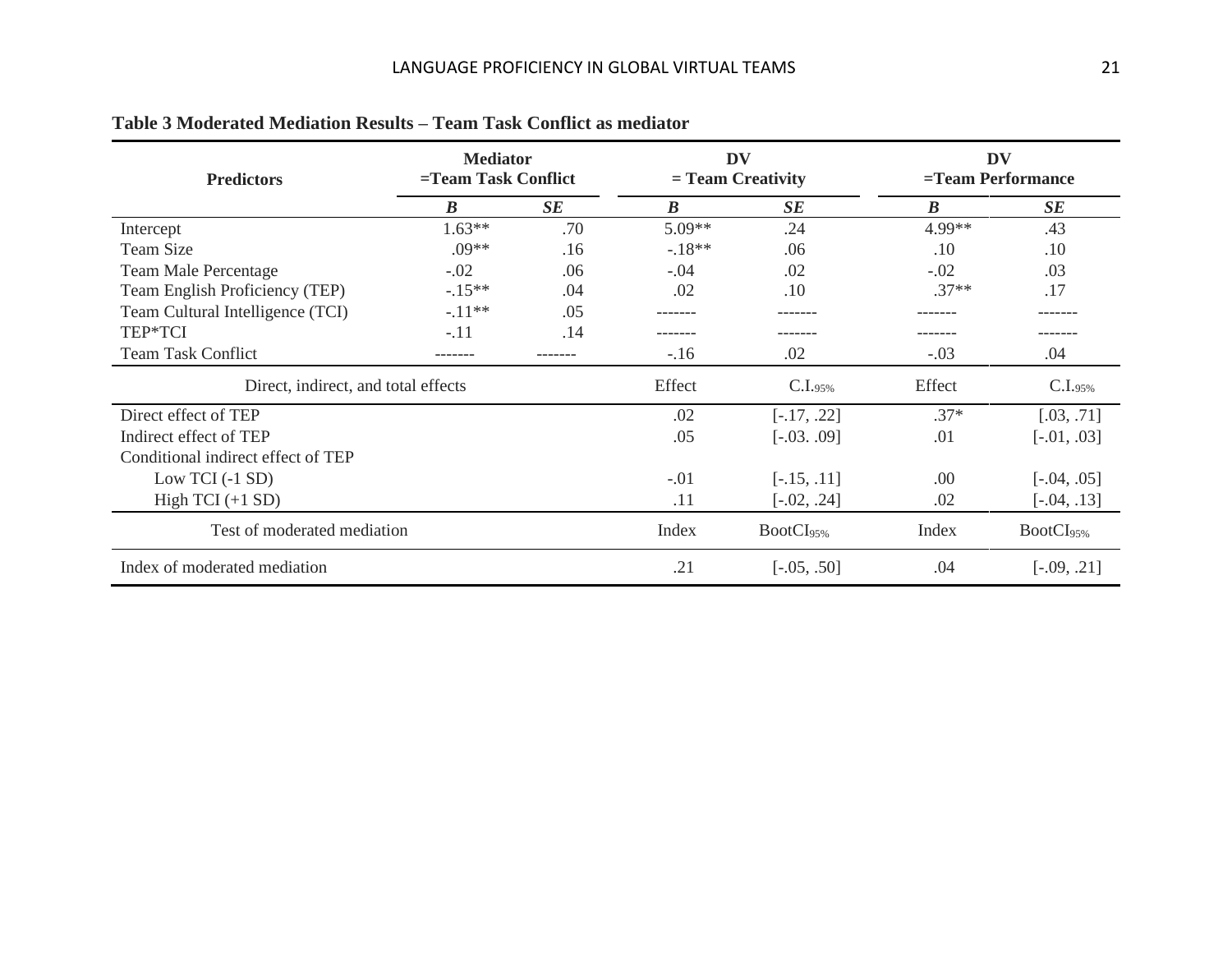

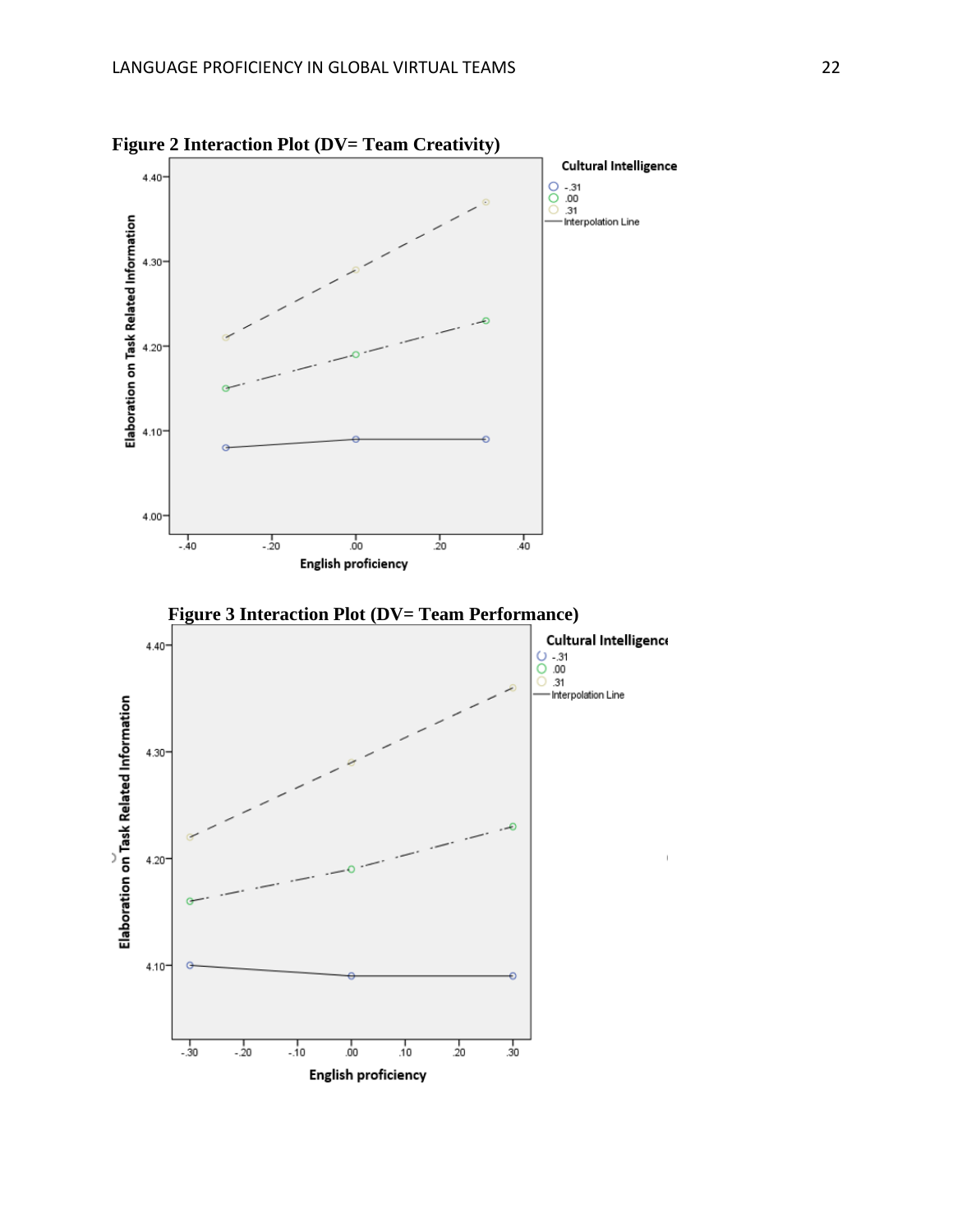# **References**

- Barner-Rasmussen, W., & Aarnio, C. (2011). Shifting the faultlines of language: A quantitative functional-level exploration of language use in MNC subsidiaries. *Journal of World Business*, *46*(3), 288–295. https://doi.org/10.1016/j.jwb.2010.07.006
- Chang, H. H., Chuang, S. S., & Chao, S. H. (2011). Determinants of cultural adaptation, communication quality, and trust in virtual teams' performance. *Total Quality Management and Business Excellence*, *22*(3), 305–329. https://doi.org/10.1080/14783363.2010.532319
- Daim, T. U., Ha, A., Reutiman, S., Hughes, B., Pathak, U., Bynum, W., & Bhatla, A. (2012). Exploring the communication breakdown in global virtual teams. *International Journal of Project Management*, *30*(2), 199–212. https://doi.org/10.1016/j.ijproman.2011.06.004
- Dougherty, K. C., Eisenhart, M., & Webley, P. (1992). The Role of Social Representations and National Identities in the Development of Territorial Knowledge : A Study of Political Socialization in Argentina and England Published by : American Educational Research Association Stable URL : http://www.jstor.org. *American Educational Research Journal*, *29*(4), 809–835.
- Earley, P. C., & Mosakowski, E. (2000). Creating hybrid team cultures: An empirical test of transnational team functioning. *Academy of Management Journal*, *43*(1), 26–49. https://doi.org/10.2307/1556384
- Earley, P. C., & Mosakowski, E. (2004). Cultural Intelligence. *Harvard Buisness Review*, (October), 139– 149.
- Earley, P. C., & Peterson, R. S. (2004). The Elusive Cultural Chameleon: Cultural Intelligence as a New Approach to Intercultural Training for the Global Manager. *Academy of Management Learning AndEducation*, *3*(1), 100–115.
- Eisenberg, J., & Mattarelli, E. (2017). Building Bridges in Global Virtual Teams: The Role of Multicultural Brokers in Overcoming the Negative Effects of Identity Threats on Knowledge Sharing Across Subgroups. *Journal of International Management*, *23*(4), 399–411. https://doi.org/10.1016/j.intman.2016.11.007

Erez, M., Lisak, A., Harush, R., Glikson, E., Nouri, R., & Shokef, E. (2013). Going global: Developing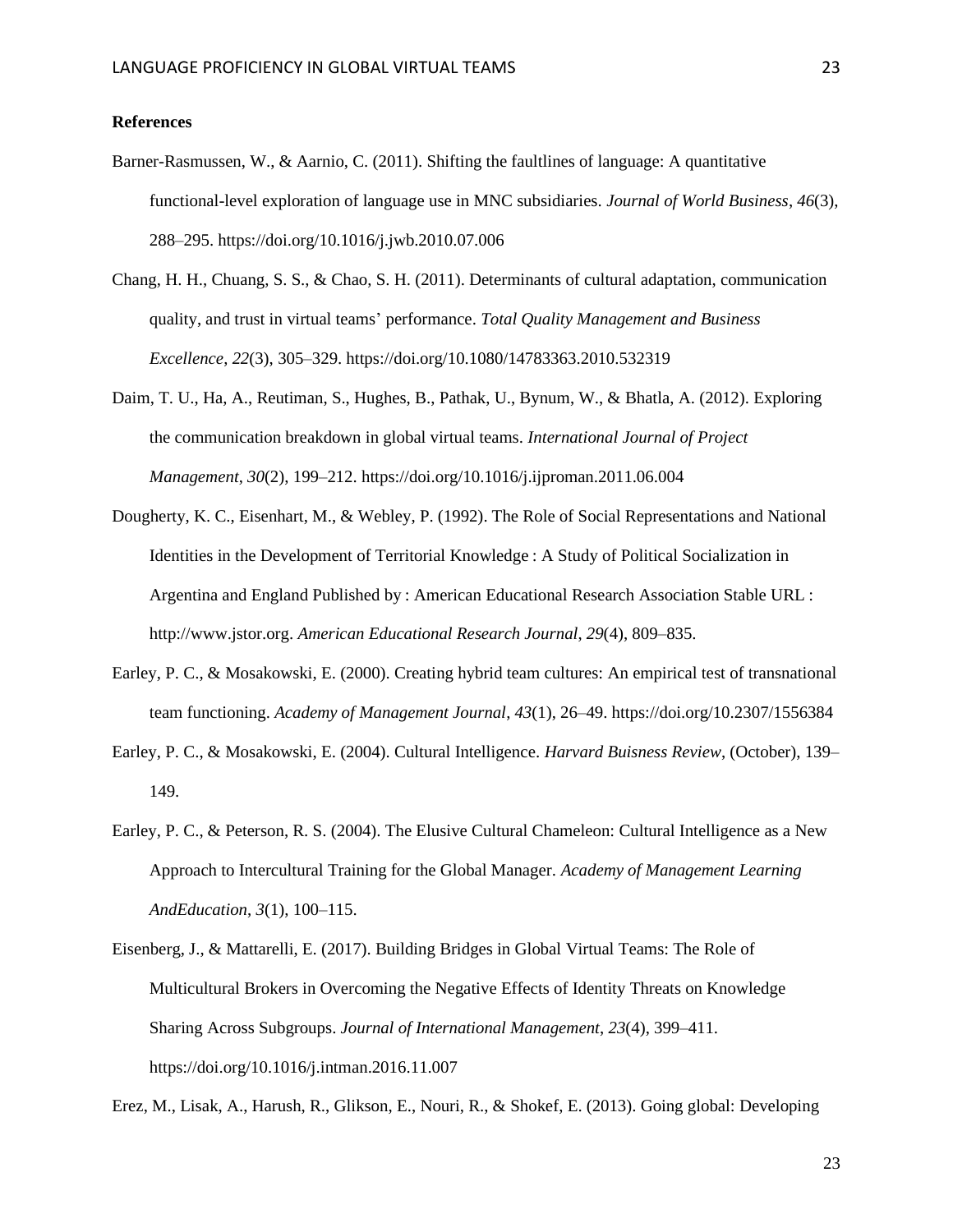management students'cultural intelligence and global identity in culturally diverse virtual teams. *Academy of Management Learning and Education*, *12*(3), 330–355. https://doi.org/10.5465/amle.2012.0200

Fleischmann, C., Aritz, J., & Cardon, P. (2019). Fit of language proficiency and media in global virtual teams: Which media lead to team member satisfaction and inclusion across levels of language

proficiency? *Academy of International Business Annual Meeting, Copenhagen*.

- Fleischmann, Carolin, Folter, L.-C., & Aritz, J. (2017). The Impact of Perceived Foreign Language Proficiency on Hybrid Team Culture. *International Journal of Business Communication*, 232948841771044. https://doi.org/10.1177/2329488417710440
- Gonzalez-Perez, M. A., Velez-Calle, A., Cathro, V., Caprar, D. V., & Taras, V. (2014). Virtual Teams and International Business Teaching and Learning: The Case of the Global Enterprise Experience (GEE). *Journal of Teaching in International Business*, *25*(3), 200–213. https://doi.org/10.1080/08975930.2014.925738
- Hinds, P. J., Neeley, T. B., & Cramton, C. D. (2014). Language as a lightning rod: Power contests, emotion regulation, and subgroup dynamics in global teams. *Journal of International Business Studies*, *45*(5), 536–561. https://doi.org/10.1057/jibs.2013.62
- Hoever, I. J., van Knippenberg, D., van Ginkel, W. P., & Barkema, H. G. (2012). Fostering team creativity: Perspective Taking as Key to Unlocking Diversity's Potential. *Journal of Applied Psychology*, *97*(5), 982–996. https://doi.org/10.1037/a0029159
- Homan, A. C., van Knippenberg, D., Van Kleef, G. A., & De Dreu, C. K. W. (2007). Bridging Faultlines by Valuing Diversity: Diversity Beliefs, Information Elaboration, and Performance in Diverse Work Groups. *Journal of Applied Psychology*, *92*(5), 1189–1199. https://doi.org/10.1037/0021- 9010.92.5.1189
- Kankanhalli, A., Tan, B. C. Y., & Kwok-Kee, W. E. I. (2006). Conflict and performance in global virtual teams. *Journal of Management Information Systems*, *23*(3), 237–273. https://doi.org/10.2753/MIS0742-1222230309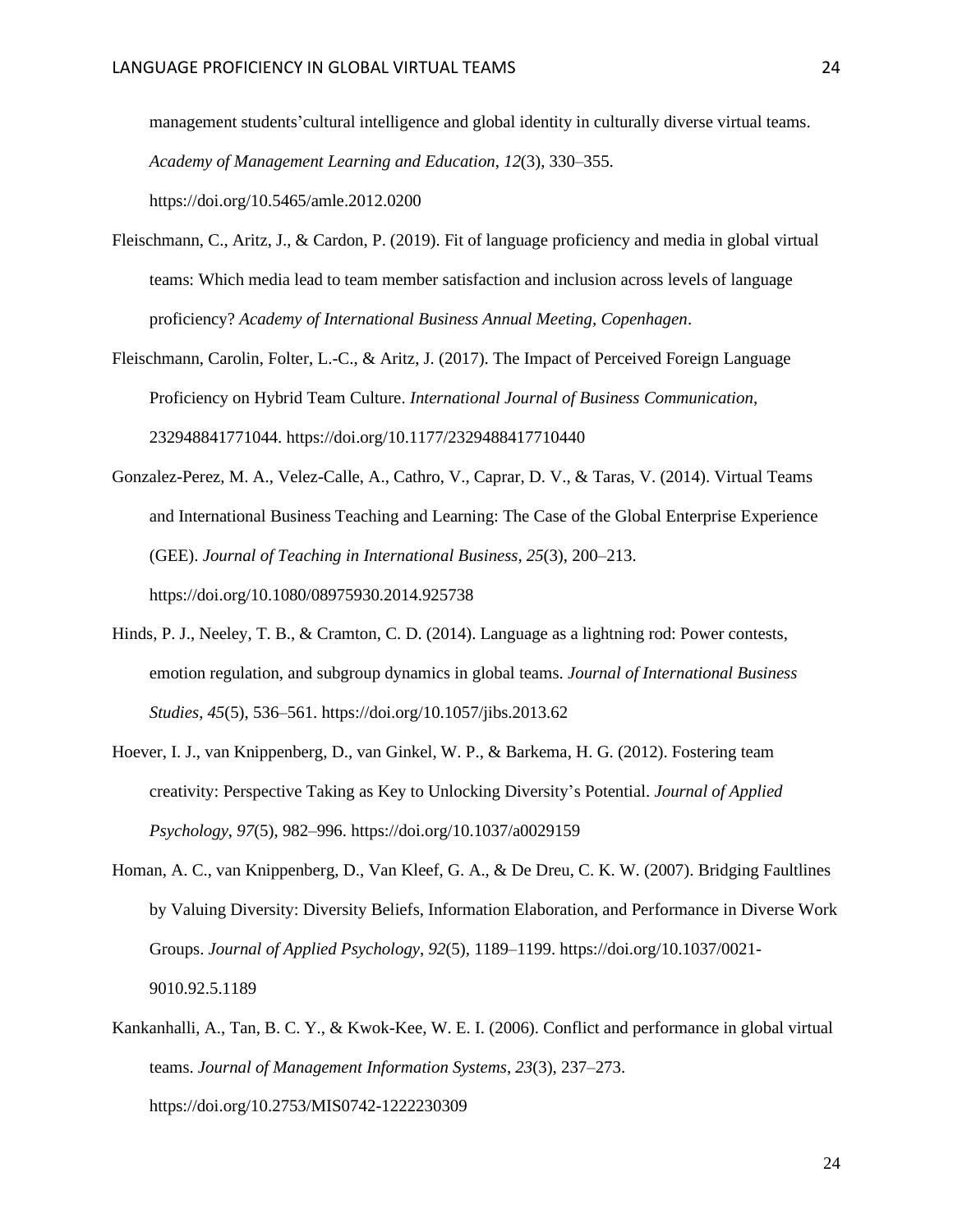- Kearney, E., Gebert, D., & Voelpel, S. (2009). When and how diversity benefits teams: The importance of team members' need for cognition. *Academy of Management Journal*, *52*(3), 581–598. https://doi.org/10.5465/AMJ.2009.41331431
- Klitmøller, A., & Lauring, J. (2013). When global virtual teams share knowledge: Media richness, cultural difference and language commonality. *Journal of World Business*, *48*(3), 398–406. https://doi.org/10.1016/j.jwb.2012.07.023
- Klitmøller, A., & Lauring, J. (2016). When distance is good: A construal level perspective on perceptions of inclusive international language use. *International Business Review*, Vol. 25, pp. 276–285. https://doi.org/10.1016/j.ibusrev.2015.05.006
- Kurtzberg, T. R. (2010a). Feeling Creative , Being Creative : An Empirical Study of Diversity and Creativity in Teams Feeling. *Creativity Research Journal*, *17*(April 2011), 51–65. https://doi.org/10.1207/s15326934crj1701
- Kurtzberg, T. R. (2010b). Feeling Creative , Being Creative : An Empirical Study of Diversity and Creativity in Teams Feeling Creative , Being Creative : An Empirical Study of Diversity and Creativity in Teams. *Creativity Research Journal*, *17*(April 2011), 51–65. https://doi.org/10.1207/s15326934crj1701
- Lauring, J., & Klitmøller, A. (2017). Inclusive language use in multicultural business organizations: The effect on creativity and performance. *International Journal of Business Communication*, *54*(3), 306– 324. https://doi.org/10.1177/2329488415572779
- Lira, E. M., Ripoll, P., Peiró, J. M., & Orengo, V. (2008). How do different types of intragroup conflict affect group potency in virtual compared with face-to-face teams? A longitudinal study. *Behaviour and Information Technology*, *27*(2), 107–114. https://doi.org/10.1080/01449290600875151
- Magnusson, P., Schuster, A., & Taras, V. (2014). A Process-Based Explanation of the Psychic Distance Paradox: Evidence from Global Virtual Teams. *Management International Review*, *54*(3), 283–306. https://doi.org/10.1007/s11575-014-0208-5

Marlow, S. L., Lacerenza, C. N., Paoletti, J., Burke, C. S., & Salas, E. (2018). Does team communication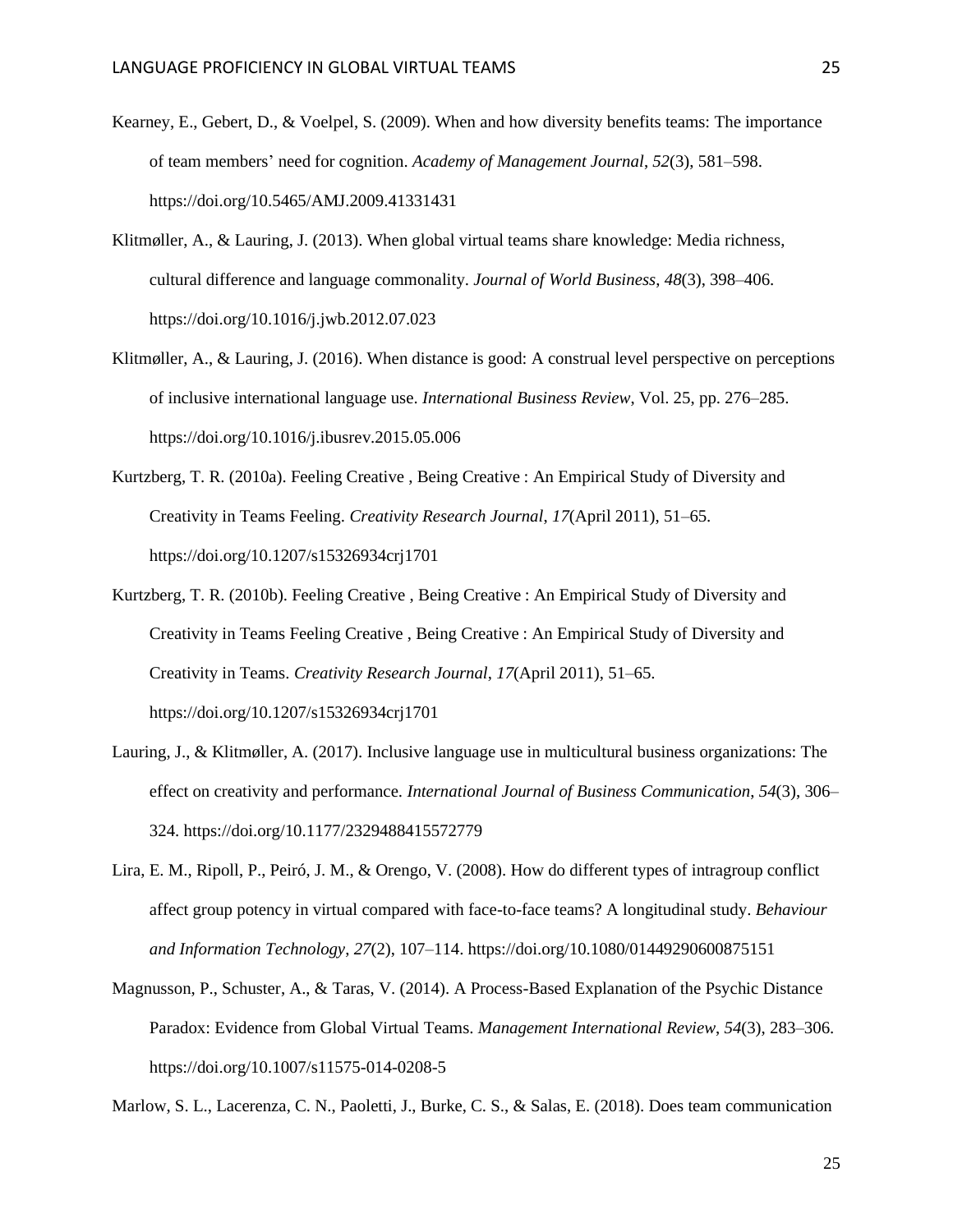represent a one-size-fits-all approach?: A meta-analysis of team communication and performance. *Organizational Behavior and Human Decision Processes*, *144*(September 2017), 145–170. https://doi.org/10.1016/j.obhdp.2017.08.001

Meyer, B., & Schermuly, C. C. (2012). When beliefs are not enough: Examining the interaction of diversity faultlines, task motivation, and diversity beliefs on team performance. *European Journal of Work and Organizational Psychology*, *21*(3), 456–487.

https://doi.org/10.1080/1359432X.2011.560383

- Morrison, L. (2016). Native English speakers are the world's worst communicators. Retrieved November 20, 2019, from BBC Worklife website: https://www.bbc.com/worklife/article/20161028-nativeenglish-speakers-are-the-worlds-worst-communicators
- Neeley, T. B. (2013). Language matters: Status loss and achieved status distinctions in global organizations. *Organization Science*, *24*(2), 476–497. https://doi.org/10.1287/orsc.1120.0739
- Paul, R., Drake, J. R., & Liang, H. (2016). Global Virtual Team Performance: The Effect of Coordination Effectiveness, Trust, and Team Cohesion. *IEEE Transactions on Professional Communication*, *59*(3), 186–202. https://doi.org/10.1109/TPC.2016.2583319
- Resick, C. J., Murase, T., Randall, K. R., & DeChurch, L. A. (2014). Information elaboration and team performance: Examining the psychological origins and environmental contingencies. *Organizational Behavior and Human Decision Processes*, *124*(2), 165–176. https://doi.org/10.1016/j.obhdp.2014.03.005
- Rico, R., Sánchez-Manzanares, M., Antino, M., & Lau, D. (2012). Bridging team faultlines by combining task role assignment and goal structure strategies. *Journal of Applied Psychology*, *97*(2), 407–420. https://doi.org/10.1037/a0025231
- Rowell, D. (2016). GVTs Necessary Evil or Strategic Tool ? *Chief Learning Officer*, (October), 14.

RW3 Culture Wizard. (2018). *2018 Trends in High-Performing Global Virtual Teams*.

Shachaf, P. (2008). Cultural diversity and information and communication technology impacts on global virtual teams: An exploratory study. *Information and Management*.